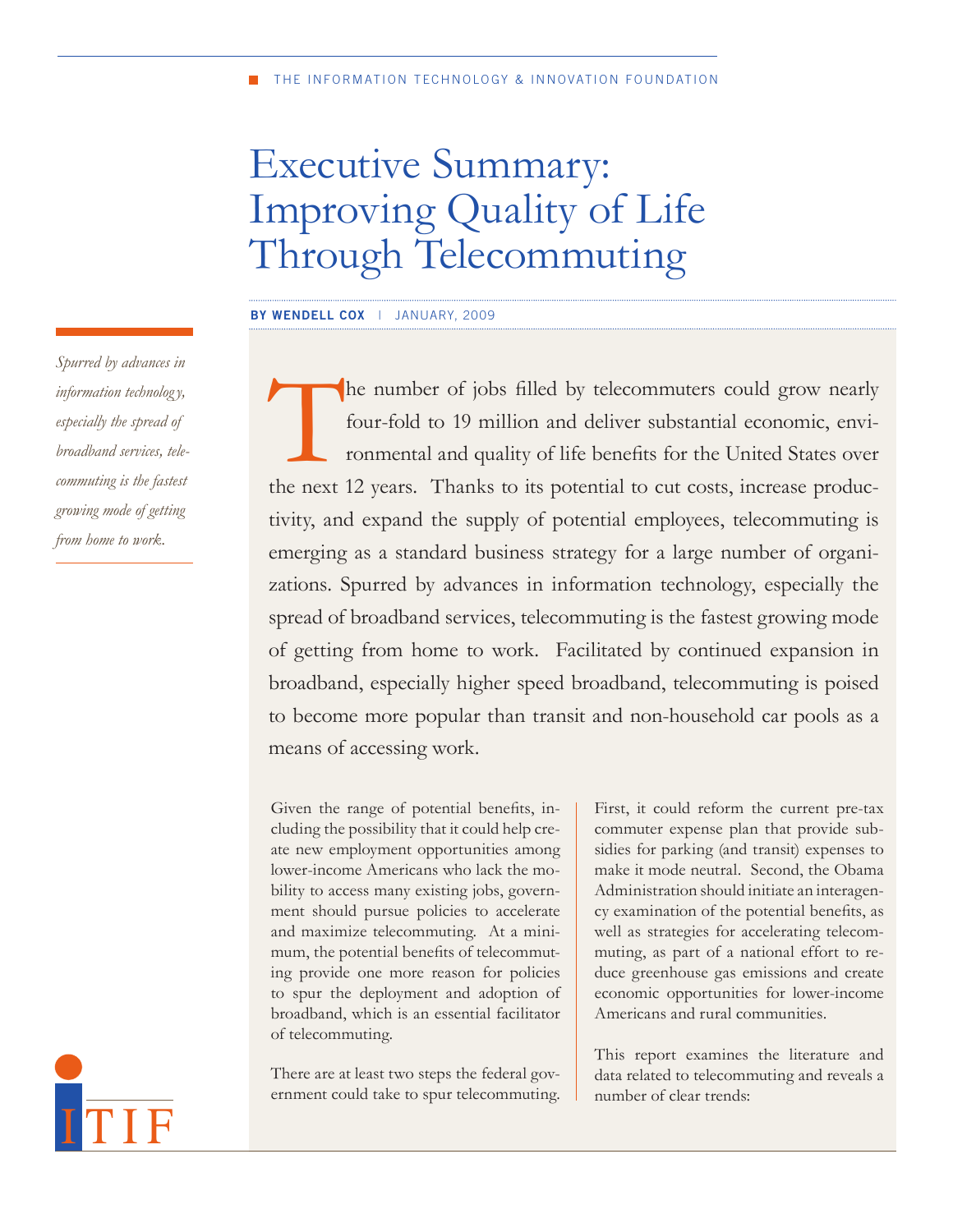*Telecommuting is growing rapidly*. Telecommuting in the United States—or working at home while connected by information technology (computers, the broadband-enabled Internet and mobile telephones) to employment, customers and clients—is growing rapidly. Telecommuting is the only U.S. mode of commuting that has gained market share since 1980 other than driving alone. Moreover, at least three times as many more jobs could be converted to telecommuting. This would result in a 16 percent reduction of travel and greenhouse gas emissions relative to work trip travel.

*Demographic trends favor telecommuting.* More than 80 percent of metropolitan growth since 2000 has been to areas in which telecommuting trails only driving alone and all car pools. Moreover, domestic migration trends are strongly associated with areas in which telecommuting is dominant. There has been a 3.2 million net domestic migration gain since 2000 in metropolitan areas in which telecommuting trails only driving alone and all car pools (and a 3.2 million net domestic migration loss in those where telecommuting trails mass transit or walking).

*Telecommuting seems likely to emerge as second only to driving alone.* Telecommuting has exceeded the share of walking as a commuting mode. Current rates indicate that telecommuting will soon, if it has not already, exceed car pools that are not composed of household members. Current trends indicate that telecommuting will exceed mass transit's market share by 2015 and the share of all car pools by 2030. Telecommuting exceeds the market shares of mass transit and walking in the overwhelming majority of metropolitan areas, including most large metropolitan areas.

*Telecommuting has emerged as a mainstream organization strategy*. As information technology has improved, telecommuting has become more of a mainstream business practice. Many organizations—private, public, and non-profit—now organize entire departments around telecommuting, rather than simply providing the option to some employees to telecommute some or all of the time.

*Telecommuting improves economic productivity.* Research demonstrates that economic productivity is enhanced by minimizing travel to work and by increasing the number of jobs that can be accessed by people. By virtue of its travel time of near zero, telecommuting can be inherently more productive for compatible jobs. And telecommuting workers are potentially more productive than non-telecommuting workers.

*Telecommuting assists in achieving public policy goals.* The use of telecommuting is important in addressing public policy objectives, such as containing the growth of traffic congestion and reducing greenhouse gas emissions. Telecommuting has the potential to eliminate 136 billion miles of vehicle travel and 55 million metric tons of carbon dioxide emission per year by 2020. At virtually nil, the cost of greenhouse gas emissions through telecommuting is dramatically below the United Nations International Panel on Climate Change (IPCC) ceiling of \$50 per ton.

*Telecommuting could reduce inner city unemployment.* Lack of geographical access to jobs is a contributor to unemployment, especially among minority households. There may be a potential for reducing unemployment by focused programs to expand telecommuting by residents of lower income, inner city areas. This could require new training programs and government encouragement. Such a program, however, could slow the trend toward off-shoring of service jobs to other countries, while reducing welfare and unemployment insurance budgets.

*Telecommuting needs to be a key transportation strategy.* Telecommuting offers superior benefits in relation to public policy objectives. Telecommuting can reduce the number of work trips and thus help to contain the growth in traffic congestion. Moreover, telecommuting causes no work access-related greenhouse gas emissions, and overall leads to lower greenhouse gas emissions than other forms of commuting.

*There are barriers to telecommuting.* The most important barriers to increased telecommuting are the reluctance of businesses to use the strategy; the availability of broadband access, especially higher speed broadband; and the fact that many jobs are not compatible. However, each of these barriers is becoming less important as time goes on.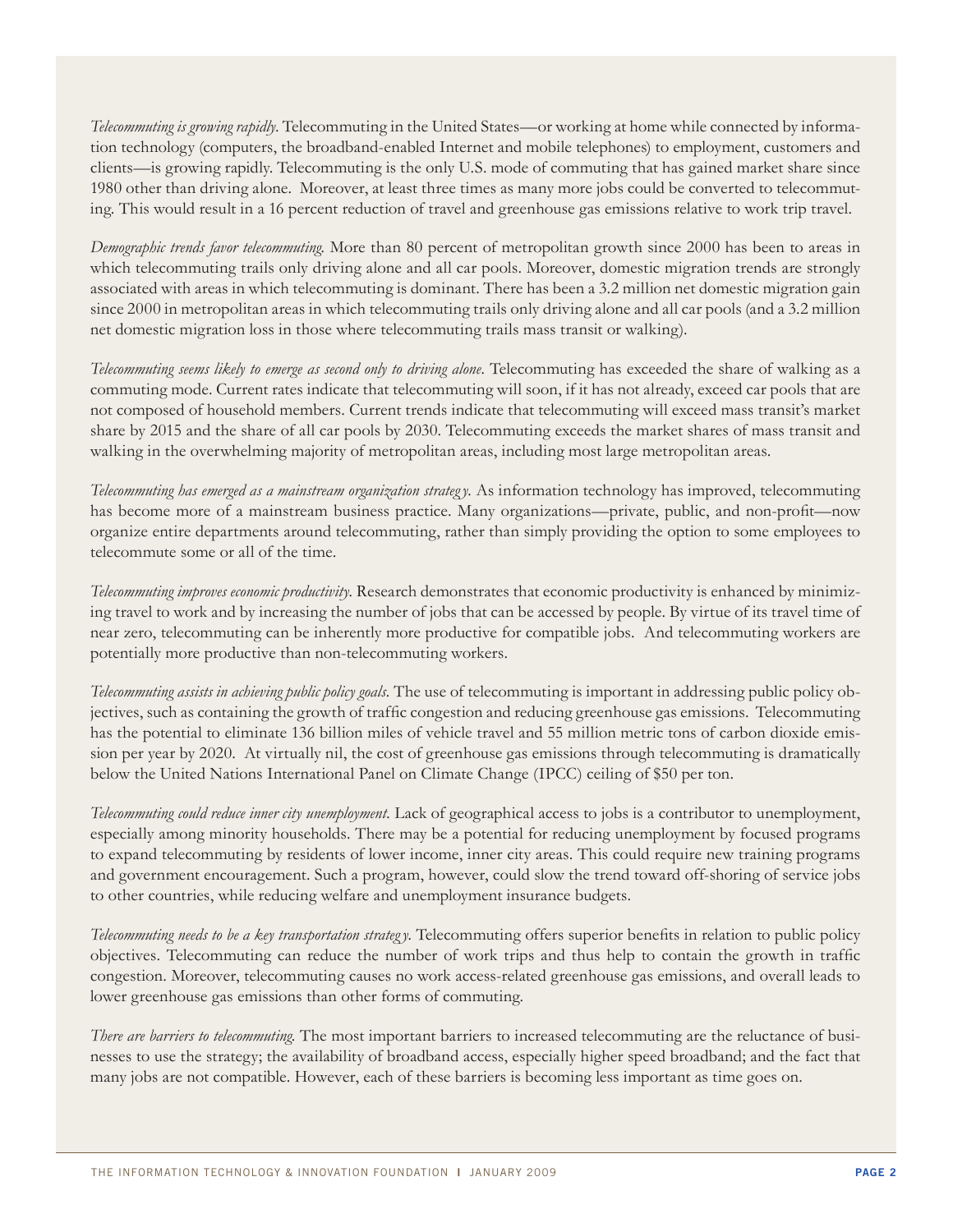# Improving Quality of Life Through Telecommuting

#### **by wendell cox** | January, 2009

In the old economy, when most things were on paper, when phones were analog, and when fewer jobs involved information tasks, it was difficult for most workers to work remotely. Now armed with a computer, a broadband connec n the old economy, when most things were on paper, when phones were analog, and when fewer jobs involved information tasks, it was difficult for most workers to work remotely. Now armed with a comhome workers can perform all the functions that they would in the typical office environment. Information technology has become such an integral part of the office environment that physical location is less important than ever before. Home-based workers can keep in touch via email and instant messaging applications. They can connect easily and securely to work servers using virtual private networks.

They can collaborate on documents with colleagues with a wide array of software programs, and can attend meetings virtually through tele- or video-conferencing. Smart office phones can automatically route office calls to the home and/or alert them by email when they have a voice mail message. And with the proliferation of highspeed broadband, the connection between the home computer and the office is now almost as fast as the connection between the office computer and the office.

As a result, telecommuting (working at home) has increased more rapidly than other methods of travel to work (such as driving, car pools and public transit).<sup>1</sup> At the same time, an increase in telecommuting could assist in addressing public policy goals, such

as slowing the growth of traffic congestion and reducing greenhouse gas emissions. Moreover, trends are developing that could increase telecommuting in the future.

This paper reviews telecommuting in the context of the overall policy and demographic framework and evaluates the potential for telecommuting to become a more important component in accessing employment.

#### **WHAT IS TELECOMMUTING?**

Telecommuting is principally working at home and being linked to customers, clients and/or the employer by means of telecommunications, such as computers and telephones. Telecommuting also includes telework centers, which are remote locations to which employees commute to work and

*An increase in telecommuting could assist in addressing public policy goals, such as slowing the growth of traffic congestion and reducing greenhouse gas emissions.* 

ITIF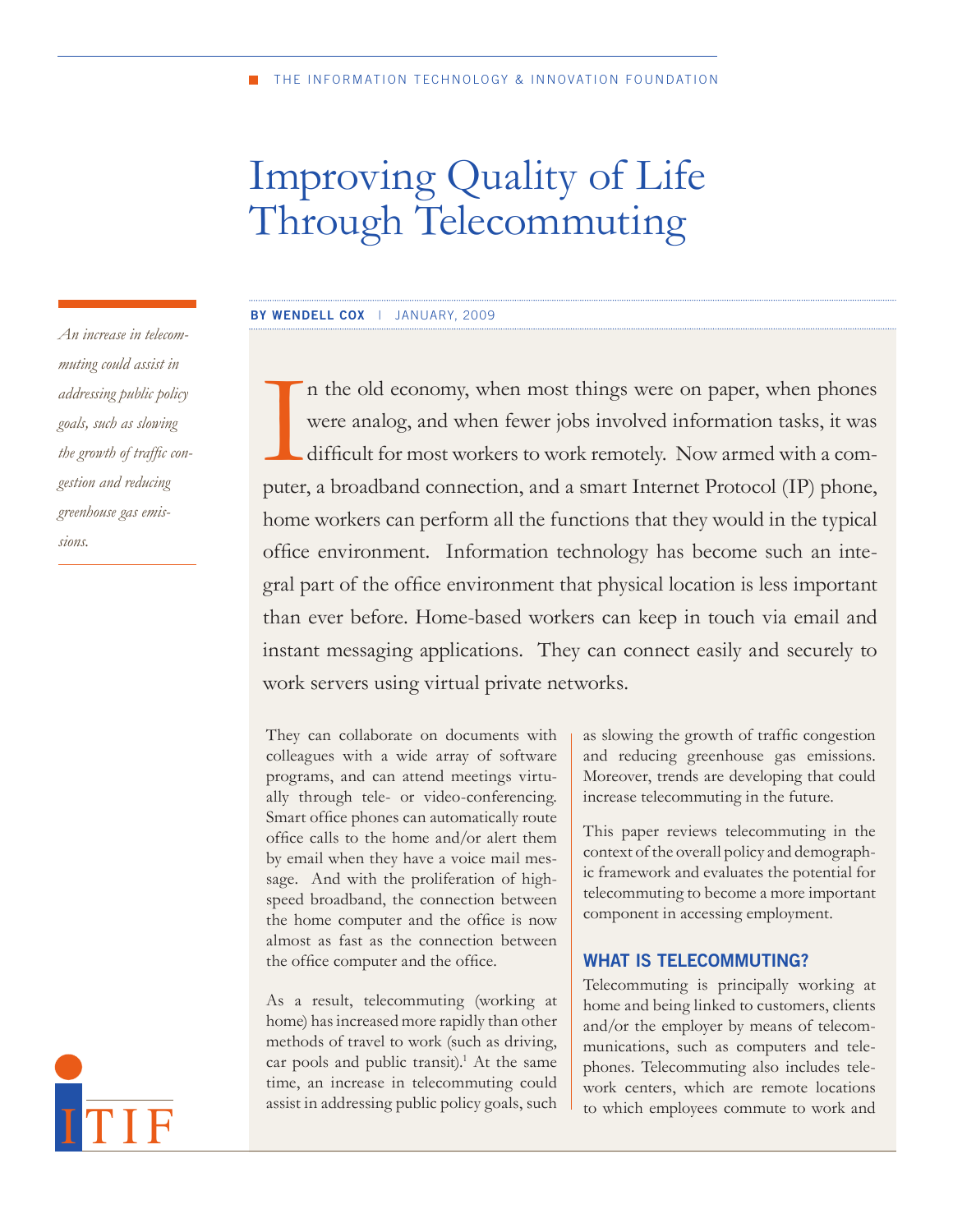

# Work at Home Market Share Trend **Figure 1: Work at Home Market Share Trend: 1980 - 2006**

are linked electronically to customers, clients and/or the employer.<sup>2</sup> Historically, some companies have permitted some employees to telecommute. Increasingly, however, telecommuting has become a "mainstream" business organization strategy, as employees design entire departments that routinely use telecommuting, with employees seldom visiting the base work location.

It can also mean entire corporate departments operating from remote and dispersed locations. For example, some companies have established "virtual call centers," which are customer service centers dispersed across the nation, with agents working from their homes. For example, Jet Blue Airlines operates a reservations call system that is dispersed among workers in their homes.3 Before these technological advances, call centers had to be housed in centralized locations, to which employees would commute.<sup>4</sup>

Advances in IT and telecommunications have made telecommuting far more widespread and productive. Easier-to-use computers, virtual private networks, ubiquitous email, digital phone systems that allow calls to be easily forwarded and voice messages to be sent by email, electronic collaboration systems, broad-

band telecommunications, and other new applications and technologies have made it much easier to work at home.

According to the Decennial Census, the number of telecommuters (defined as those working at home most days during the week) increased to 4.2 million in 2000, a 92 percent increase from 1980. During that period telecommuting was the only commute mode besides solo driving to increase in market share. From 1990 to 2000, telecommuting (defined as working at home most days during the week) increased by 23 percent, which was double the growth of the overall workforce.<sup>5</sup> And telecommuting has continued to gain market share since 2000. According to the American Community Survey, telecommuters accounted for 3.2 percent of the workforce in 2000, 3.5 percent in 2003,<sup>6</sup> and 3.9 percent in 2006 (see Figure 1).<sup>7</sup> According to research firm Gartner Inc., more than 23 percent of our nation's work force worked from home at least one day per month in 2005.

#### **THE BENEFITS OF TELECOMMUTING**

Telecommuting can help the nation address key challenges by delivering substantial economic, environmental and quality of life benefits.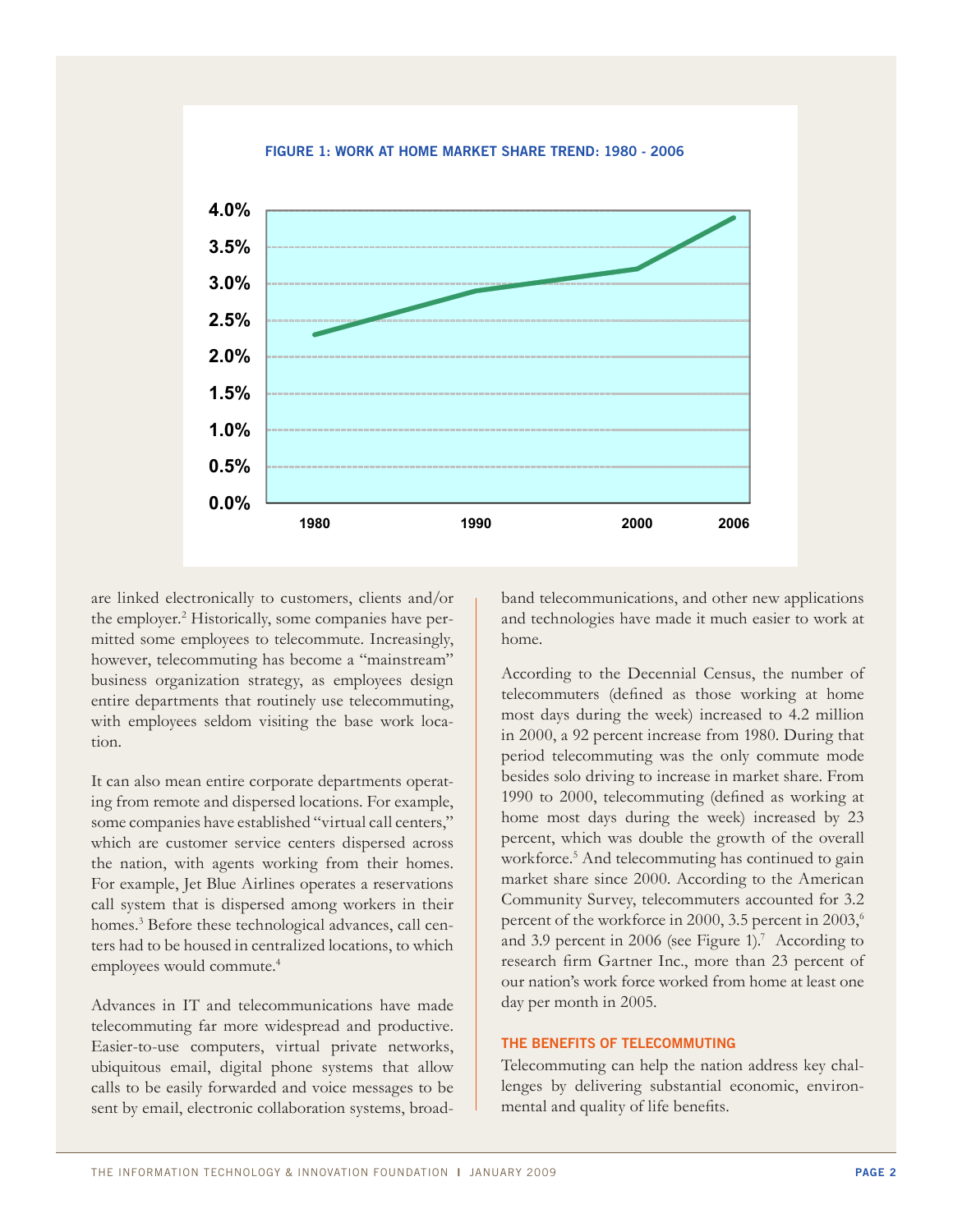#### **Increased Mobility**

By taking cars off the road, telecommuting helps relieve traffic congestion. The problem of traffic congestion, especially in metropolitan areas, is well documented and the data indicate that congestion is steadily worsening. Freeway traffic volumes in the 50 largest urban areas have increased 136 percent since 1982, or about 2.5 times faster than freeway capacity over the same period. As a result, drivers are increasingly likely to encounter peak period travel delays. In 2005, approximately 60 percent of peak hour travel occurred under congested conditions, up substantially from 24 percent in 1982. Peak period travel delay per capita has risen 260 percent.

Not surprisingly, most urban traffic congestion occurs during the peak travel hours when the majority of people commute to and from work.<sup>8</sup> This congestion could be reduced if car trips are reduced by an increase in telecommuting. Without the large volume of commute travel, peak periods would exhibit the relatively limited congestion that is typical of off-peak hours.

*Telecommuters reduce their overall daily driving about one-third in addition to their reduced work trip travel distance.* 

Because of the significant costs involved, it seems unlikely that the nation can ever build sufficient new capacity to meet the demands of a growing economy, much less build enough new capacity to restore more favorable traffic conditions. Thus, telecommuting offers one of the few clear paths for reducing traffic congestions. Moreover, the potential reductions are substantial.

A conservative estimate of telecommuting's potential indicates that 14 percent of current jobs could be converted to telecommuting.<sup>9</sup> The benefits would extend beyond the work trip itself because telecommuting also reduces the ancillary car trips that workers make during the day. The literature indicates that telecommuters reduce their overall daily driving about one-third in addition to their reduced work trip travel distance.10 Indeed, despite concerns about increased non-commute driving, a recent review of the literature

has found that, not only does telecommuting reduce commuting vehicle miles traveled, but it does not appear to be associated with an increase in the amount of non-commute mileage traveled. Indeed, telecommuting reduces daily vehicle travel by 53 to 77 percent.<sup>11</sup> In addition to this direct benefit, an increase in telecommuting could have the beneficial side effect of more cost-efficient freight traffic by reducing the amount of time that shippers lose to traffic delays. By reducing total traffic volumes, telecommuting could reduce product price levels by cutting shipping costs.

#### **Energy and Environmental Benefits**

Any vehicle trip eliminated by telecommuting also provides an immediate environmental benefit by reducing greenhouse gas emissions.12

Converting 14 percent of jobs to telecommuting positions as projected would eliminate 136 billion vehicle travel miles annually in the United States by 2020 and 171 billion miles by 2030. This represents approximately 5 percent of anticipated total travel and 16 percent of work trip travel.<sup>13</sup> The reduction in greenhouse gas emissions would be essentially the same approximately 5 percent of emissions attributable to overall roadway travel and 16 percent relative to work trip travel. At current fuel economy rates, a shift of this magnitude to telecommuting would reduce annual carbon dioxide emissions by nearly 55 million metric tons—or nearly one percent of current national carbon dioxide emissions. Based upon new projections by the U.S. Department of Energy, the reduction in carbon dioxide emissions would be nearly the same in 2030, even after the substantial improvements in automobile fuel economy required by the recently enacted federal energy legislation.<sup>14</sup> This is an important contribution toward reaching greenhouse gas emissions reduction objectives, a task that requires a myriad of strategies.

Moreover, reducing greenhouse gas emissions by telecommuting is cost effective. According to the United Nations IPCC,<sup>15</sup> a cost of between \$20 and \$50 per ton is the maximum amount necessary to accomplish significant reversal of greenhouse gas concentrations between 2030 and 2050. Telecommuting achieves its greenhouse gas emissions reductions at virtually no cost.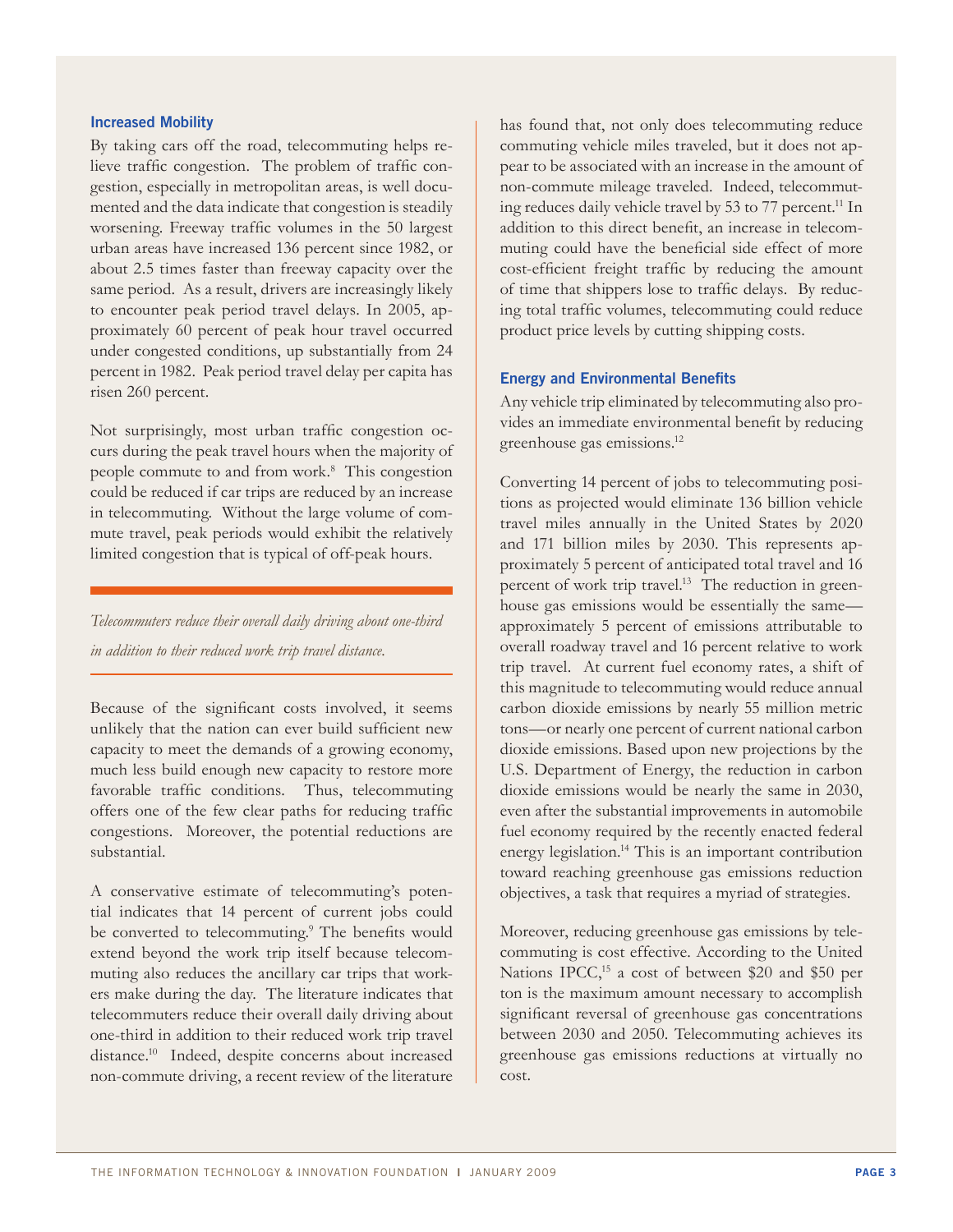The environmental benefits could be greater still if changes in telecommunications technology, employer attitudes and employee preferences, as well as continued evolution toward a more service-oriented economy and migration to less populated areas, convert a larger number of jobs to telecommuting.

Because telecommuters—full and part-time—drive less, they use less energy. In fact, one study estimated that telecommuters last year saved 840 million gallons of gasoline and reduced carbon emissions by almost 14 million tons.16 With private vehicles responsible for 20 percent of greenhouse gas emissions, the potential benefits from widespread telecommuting are signifi- $\text{cant}^{17}$ 

#### **Economic Benefits**

Telecommuting can provide a wide array of economic benefits, in part through reducing time spent in traffic but also by increasing access to work.

By reducing work time lost sitting in traffic, telecommuting could increase productivity at the individual, business and regional level. It may also help alleviate poverty and income disparities by creating new job opportunities for workers who live in geographically remote communities or for those unable to compete for certain jobs because they lack the transportation to distant work places.

**Higher Business Productivity:** There are good reasons to believe that telecommuting allows people in many jobs to work more productively.<sup>18</sup> Telecommuting is reported to boost worker productivity anywhere from 10 to 50 percent for individual businesses because of a reduction in employee absences and time lost to traffic delays.19 One study estimated that telecommuting reduces absenteeism costs by \$2,000 annually per telecommuting employee.<sup>20</sup> For example, by relying on IT (e.g., broadband, mobile email and voice, etc.), the retailer Best Buy was able to give a large share of its corporate headquarters employees the option of more flexible work hours, including working at home. As a result, work output increased by 35 percent. While some of this increase may have resulted from some individuals working more hours (due to a more flexible schedule), some was presumably due to workers becoming more efficient. Moreover, telecommuting can also boost government productivity. The Arizona

Health Care Cost Containment System, (AHCCCS) introduced its virtual home office program in 2006 and the productivity of participating workers increased by  $33$  percent.<sup>21</sup>

Companies also save money and boost productivity by reducing office space. As more people work from their homes, there will be less demand for office space, which lowers the cost of doing business.<sup>22</sup> For example, Jet Blue reportedly saves 20 percent per reservation through the use of its telecommuting virtual call center.23 At Sun Microsystems, where 48 percent of the workforce telecommutes part-time and 6 percent does so full-time, the company has realized office space savings equivalent to  $$387$  million dollars.<sup>24</sup> One study estimates that, if a predicted additional 10 percent of the workforce takes up telecommuting within the next ten years, the United States would need 3.3 billion square feet less office space. Forgoing the construction of this amount of space would save 28.1 billion tons of greenhouse gas emissions.25

**Higher Personal Productivity and Better Quality of Life:** The research cited above generally shows that minimizing travel time results in greater productivity. Because telecommuting has no travel time, it is reasonable to posit that it is, all things being equal, the most productive means of accessing work. This makes it possible for commuters to use their limited time more profitably. Thus, the combined increase in personal productivity from telecommuting would translate into overall productivity improvements. One study found that 97 percent of workers and 87 percent of employers reported increases in productivity.26

Telecommuting may also reduce living costs for some Americans by facilitating the movement away from more expensive larger and coastal metropolitan areas to smaller and internal metropolitan areas and nonmetropolitan areas.

All things being equal, people have a better quality of life if they have more time to do the activities that they prefer or that are required in their households. Because work trip travel times are minimized, telecommuters tend to have a better quality of life. They spend virtually no time commuting to and from work and therefore do not encounter the inconvenience of driving or riding in crowded trains and buses. Telecommuters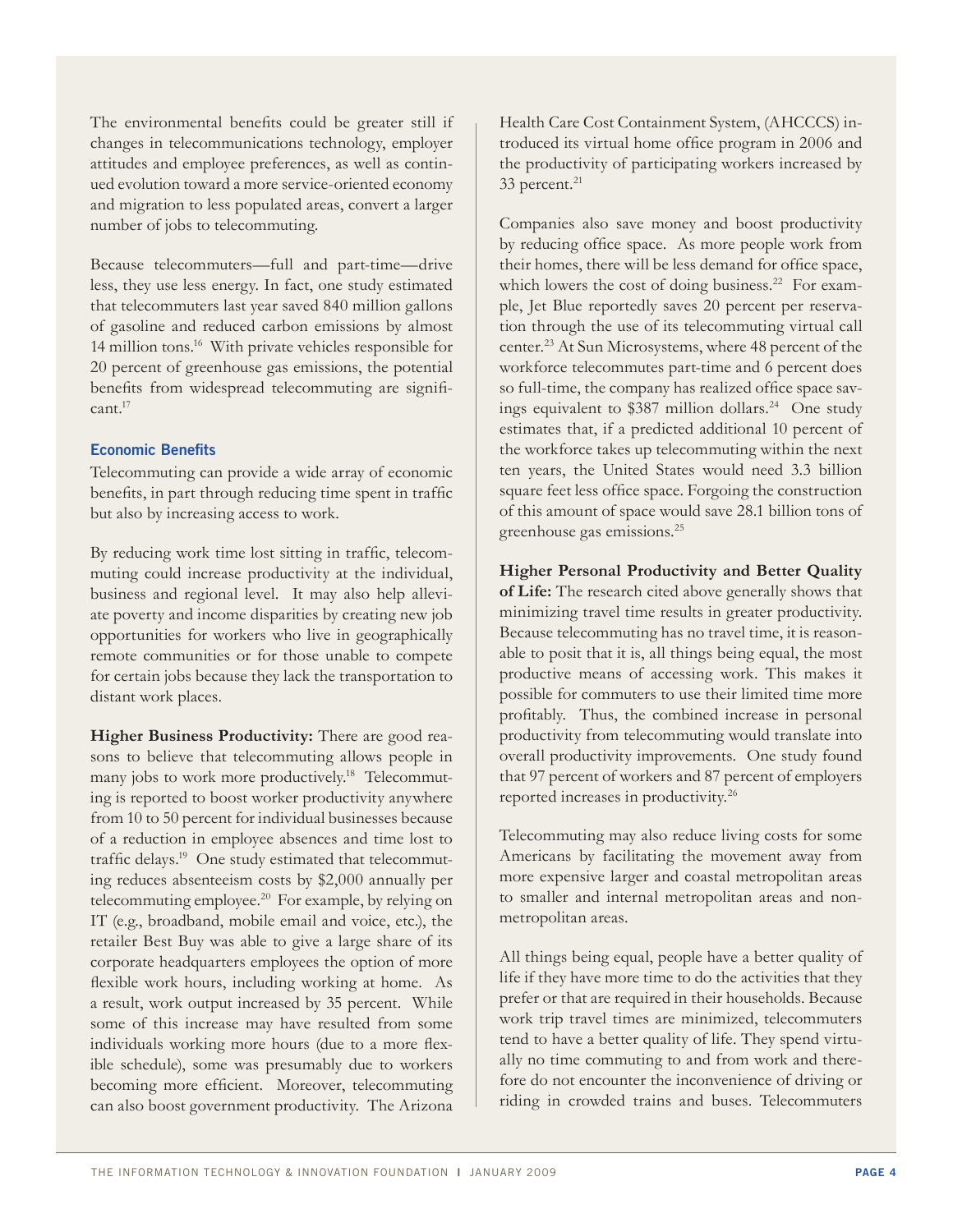also save by not incurring commute expenses, which enables them to have more discretionary income. On an annual basis, the gross amount of time gained by full-time telecommuting can range from six to nearly 13 full days (24 hours) in time per year. $27$ 

**Higher Urban Area Productivity:** Academic researches generally conclude that there is a strong relationship between mobility and productivity. University of Paris researchers found that increases in the number of jobs that can be accessed by people in a particular period of time also boost the productivity of an urban area.28 A related team found that the higher economic productivity of the Paris metropolitan region in relation to the London metropolitan region was attributable to the superior highway and mass transit services in Paris.<sup>29</sup> Our own research found that greater automobile use is strongly associated with higher urban income levels. This econometric analysis of data from 99 urban areas indicates that average gross product per capita is strongly related to the amount of travel.30 Because telecommuting equates to an effective increase in mobility, increases in telecommuting should translate into regional productivity benefits in much the same way as improvements in mobility.

As noted previously, reduced traffic congestion resulting from telecommuting also makes for more efficient movement of freight across a region. That efficiency, in turn, improves regional competitiveness as illustrated by recent research in Portland, Oregon<sup>31</sup> and Vancouver, British Columbia.<sup>32</sup> Thus, the efficiency of urban economies is enhanced as travel speeds are improved and mobility maximized.

**National and Local Economic Development:** By reducing the need for geographic proximity to jobs, telecommuting enables geographic population dispersion, especially to rural, small urban and other nonmetropolitan areas that have been generally bypassed by economic growth. Telecommuting also may promote economic development in smaller and/or rural communities by opening the door to geographic dispersion of some businesses as well as workers.

Businesses that can maximize telecommuting will gain greater geographic flexibility and might be able to locate closer to key shipping facilities or sources of

raw materials and other vital inputs. And home based businesses in rural areas are better able to thrive. For example, Becky Collins, or "Granny B," is running a successful business of homemade pillowcase dresses from her rural hometown in Louisiana. With the help of her now independent website, Collins is now a full-time entrepreneur, demonstrating the potential of commerce with the help of broadband.<sup>33</sup>

Increased telecommuting might also provide an alternative for some companies from offshoring some service jobs, such as reservation services and technical assistance that are comparatively non-technical. This could be accomplished by a focused program to provide the necessary information technology and broadband access to households in lower cost areas (inner cities or rural areas) by establishing virtual call centers that employ residents in their homes. This would require businesses to invest in computers and Internet connections for employees in their homes. Such investment would replace similar investments that would be required for employees working in offices (or in India or elsewhere), so net cost increases would likely be limited. Another alternative would be to establish telework centers in such communities. While training would be required, the economics of such a program might well be competitive with the economics of offshoring in some businesses.

In addition, the availability of the information technology in houses could improve the computer literacy of children and adolescents and increase their overall educational and employment prospects when they reach adulthood, bringing about societal gains. Telecommuting could also reduce the incidence of welfare and unemployment in the future and reduce poverty. 34

All of these are important objectives in a global economy that is becoming increasingly competitive and could contribute to improved American competitiveness.

**Economic Opportunity:** One of the most important potential gains from telecommuting could be greater economic opportunity for lower income households, rural Americans and the disabled.35 A substantial body of research shows that mobility, especially access to an automobile, increases economic opportunity by bringing more jobs within reach of the jobseeker. Converse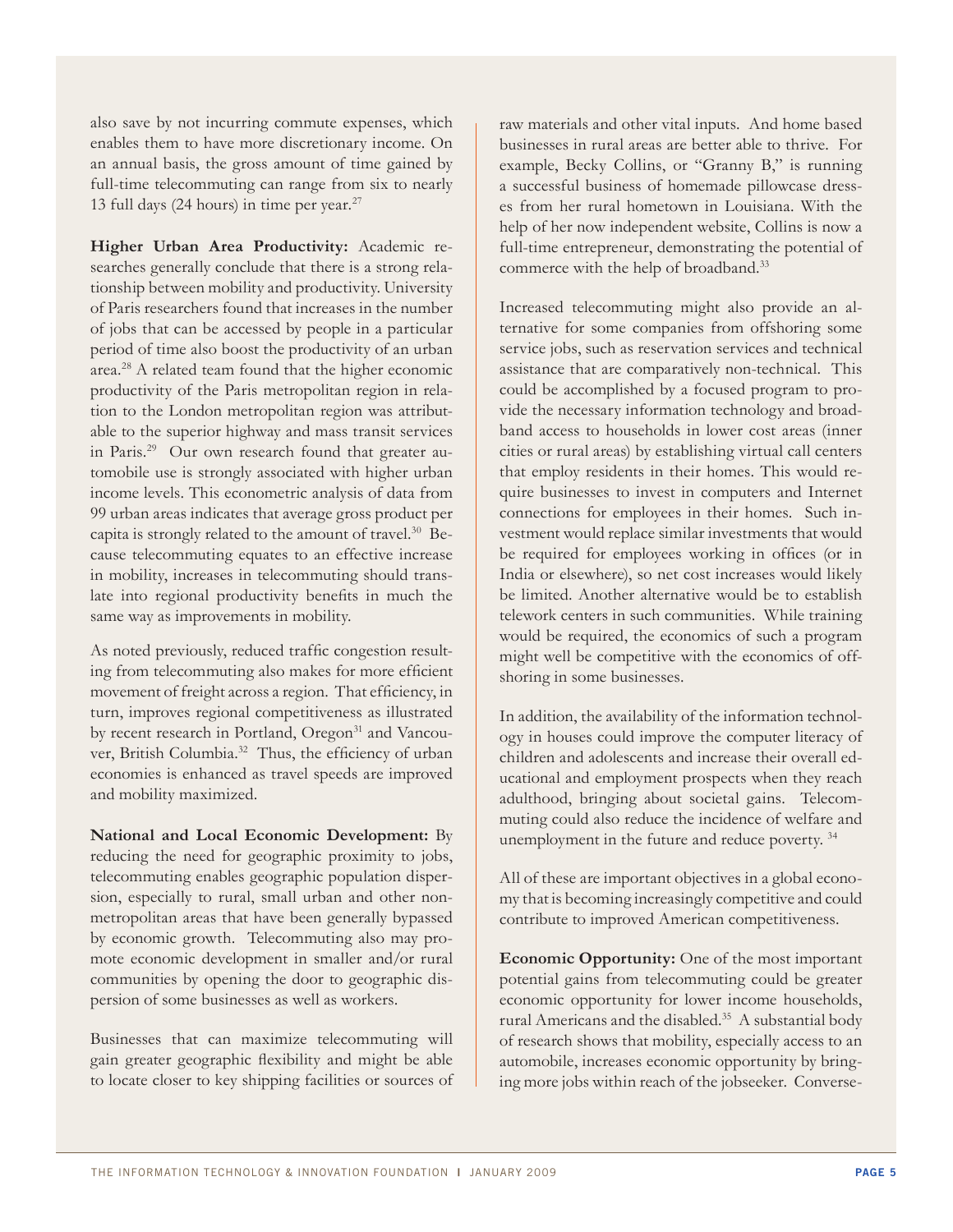ly, those who lack mobility are often cut off from economic opportunities. By eliminating the need to travel to work, telecommuting can level the playing field and bring more jobs within reach of lower income households that do not have automobiles, to disabled individuals with restricted mobility, and to rural Americans who live far from many potential work places.

Research indicates that cars are an indispensable mechanism for expanding employment opportunities for lower income citizens with regard to jobs in metropolitan areas. University of California researchers have estimated that if automobiles were available to all African American households, the gap between white non-Hispanic and African-American unemployment would be reduced by nearly one-half.<sup>36</sup> A Brookings Institution report concluded: "Given the strong connection between cars and employment outcomes, auto ownership programs may be one of the more promising options and one worthy of expansion."37

A study by the Progressive Policy Institute noted:

In most cases, the shortest distance between a poor person and a job is along a line driven in a car. Prosperity in America has always been strongly related to mobility and poor

people work hard for access to opportunities. For both the rural and inner-city poor, access means being able to reach the prosperous suburbs of our booming metropolitan economies, and mobility means having the private automobile necessary for the trip. The most important response to the policy challenge of job access for those leaving welfare is the continued and expanded use of cars by low-income workers.38

Unemployment is more concentrated in the core cities of the nation's metropolitan areas and a higher percentage of these residents do not own vehicles. This is illustrated by Atlanta and Hartford. In the city of Atlanta, 35 percent of renting households do not have vehicles, while in the city of Hartford, the figure is 44 percent. By contrast, among all metropolitan area homeowners and renters living outside both the cities of Atlanta and Hartford, fewer than 5 percent of households do not have vehicles (see Figure 2).

Cars are necessary to improve the low-income quality of life because the mass transit service that would serve the same function expeditiously does not exist. This is illustrated by a Federal Transit Administration study of Boston, which has one of the best public transport sys-



# Percentage of Households with No Car **Figure 2: Percentage of Households with No Car**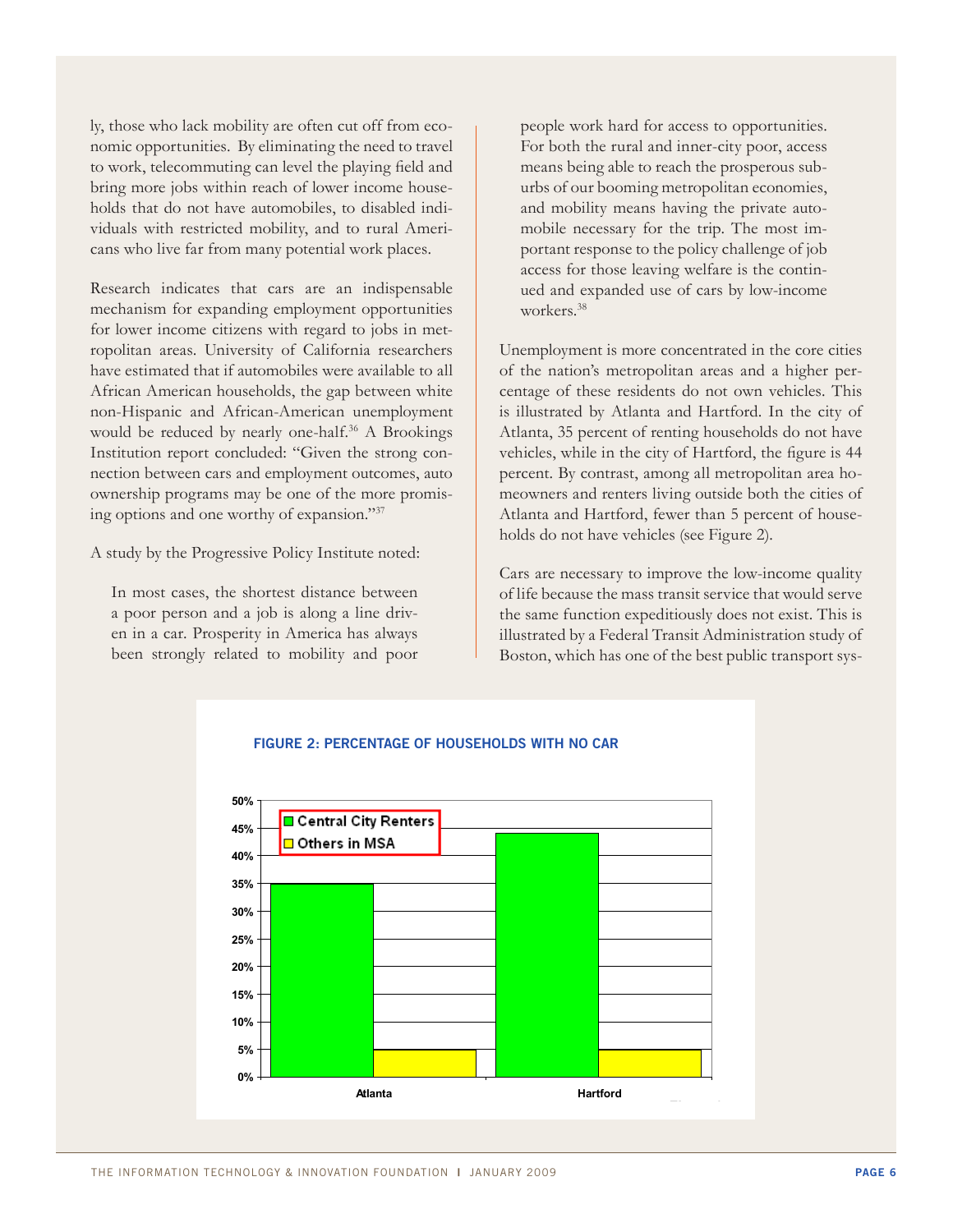tems in the United States. The study found that only 14 percent of jobs in the high-growth suburbs of Boston were within one hour's transit ride of inner-city lowincome areas (Lacombe, 1998).

By substituting for mobility, telecommuting has the potential to offer even more positive returns than could be achieved by a program that would provide cars to low income households.

## **BARRIERS TO TELECOMMUTING**

There is considerable potential for expanding telecommuting, but some barriers must first be overcome. The principal barriers are:

**Business Reluctance:** Business acceptance of telecommuting is growing. According to a 2007 survey by Hewitt Associates, 38 percent of employers allow some form of telecommuting, up from 14 percent a decade ago.39 Still, many business managers are reluctant to allow employees to telecommute. Despite the empirical evidence showing productivity gains, many employers remain skeptical about the level of performance they can count on from employees working outside the direct view of supervisors. Some of the reluctance may reflect a natural comfort with traditional practices. Information technology can allay these concerns, however, by providing accurate data on employee production, whether the employee is housed in the office or at home. In the case of telecommuting employees serving customers by telephone, calls can be monitored for training and quality, just as if they were in an office. Indeed, information technology has been cited as the "key factor" in reversing a historic trend toward lower productivity from the mid-1970s to the mid-1990s.<sup>40</sup> Telecommuting has played a part in this and is likely to play an even greater part in the future.

**Job Compatibility:** Telecommuting is not compatible with all jobs because some work requires employees to be physically present at the job site. For example, the work of plumbers or construction workers cannot be performed by telecommuting. The requirement of physical presence represents the ultimate limitation on the potential for telecommuting. In some cases, it is possible for employees to telecommute only on some days rather than every day. However, improving technology is widening the potential span of jobs in which telecommuting can be used. Consider the fact that in

2001, doctors performed the first trans-Atlantic telesurgery. Internet-based telephone systems, conference calls and video conferencing, for example, are commonly replacing physical meetings.

As noted previously, it is estimated that up to 14 percent of current commuters could switch to telecommuting,<sup>41</sup> or more than 19 million employees at 2006 employment levels. However, this number may grow as organizations gain more experience with remote workers and discover that many jobs are performed as effectively by remote employees.

**Broadband Availability:** Broadband connections are a virtual necessity for effective telecommuting because they enable employees to be connected to the office at all times and enable the high speed exchange of data, especially video and files with long download times. While dial-up access to the Internet may be acceptable for some type of remote work, reliance on dial-up will typically limit productivity compared to broadband because some activities are virtually impossible over dial-up connections.

*Relatively low adoption rates among some groups of Americans and/or relatively limited availability of broadband in many rural areas is a major limitation to the growth of telecommuting.*

Conversely, lack of broadband is a significant barrier to telecommuting. Relatively low adoption rates among some groups of Americans and/or relatively limited availability of broadband in many rural areas is a major limitation to the growth of telecommuting.

For example, the most recent data from the Pew Internet & American Life Project show that only a small minority of Americans with annual incomes of \$30,000 or less have broadband service in their homes. Among those earning less than \$20,000 a year, only 13 percent had a broadband connection as of May 2008. For those with household incomes of \$20,000-\$30,000 a year, just 19 percent reported a home broadband connection.42 This is the same group that loses out on job opportunities because of mobility issues and that could benefit significantly from jobs that would be open through telecommuting. Without broadband, the potential telecommuting opportunities disappear.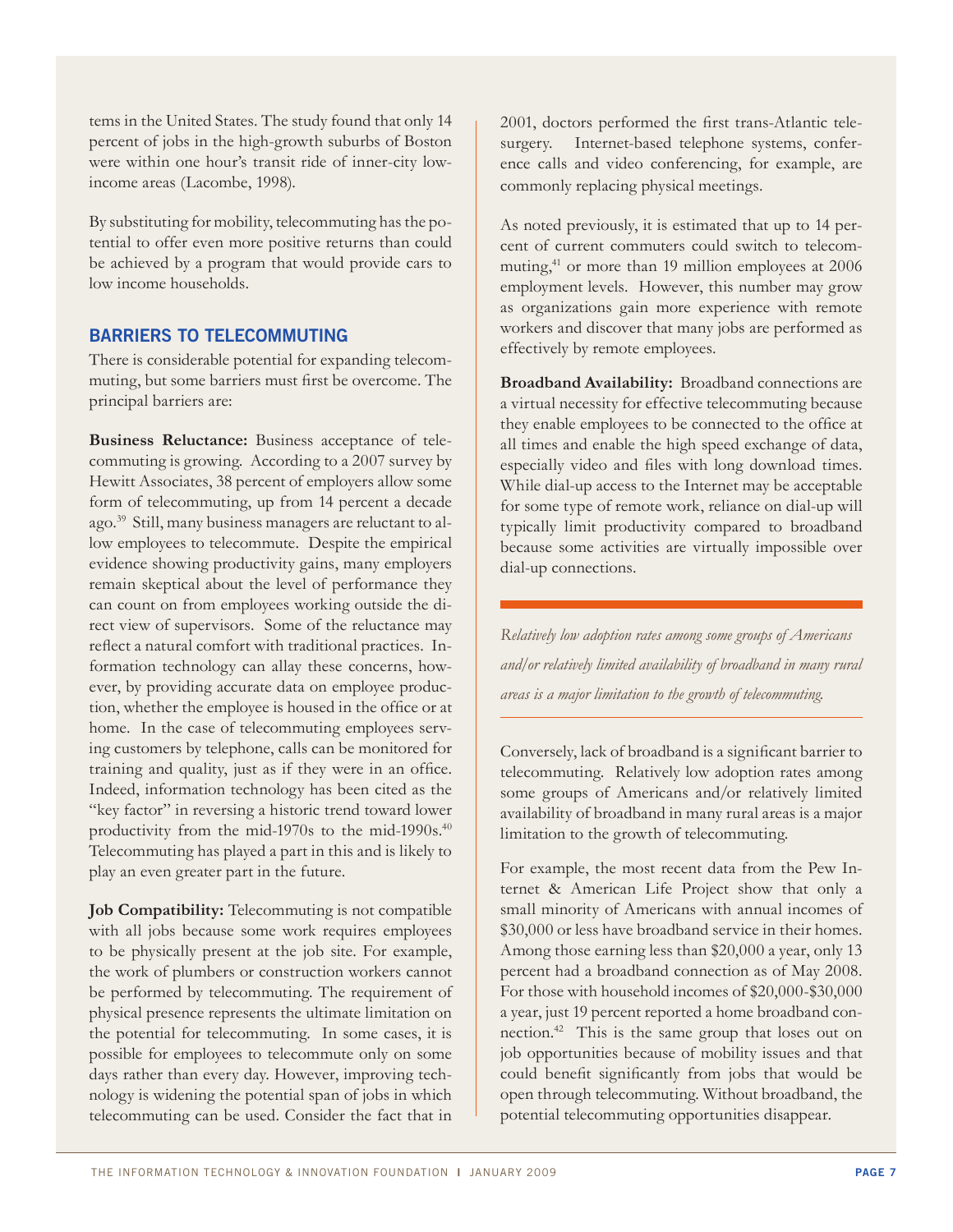Similarly, rural Americans are also relatively less likely to enjoy home broadband. According to the Pew survey, only 38 percent of rural households had a broadband connection, compared to 57 percent of urban homes and 60 percent in suburbia. The lower adoption rates in rural communities, which could benefit substantially from telecommuting options that connect them to jobs at distant locations, appear to reflect a combination of lower interest and reduced broadband availability. Overall, broadband is less available in rural areas than in urban ones.<sup>43</sup>

This barrier should become less significant over time as broadband spreads to more remote communities and is adopted at higher rates by lower income households. Yet, telecommuting opportunities and resulting benefits would be realized much sooner if public policy was used to accelerate the spread of broadband. Businesses, too, can promote telecommuting by paying for employees' home broadband connections and also by providing computer equipment. Some businesses are already taking such steps, though it is likely that businesses are more inclined to make such investments for more senior employees than for new hires or lower level jobs.

**Tax Restrictions:** Some state laws may also present a threat to telework by enabling states to subject telecommuters to taxes based on where the employer is located. If a nonresident chooses to telecommute some of the time to an employer located in the state, the state may tax the telecommuter on 100% of his or her income, including the income earned from home. Because the telecommuter's home state may also tax the income earned from home, the telecommuter may face double taxation.44

# **COMMUTING: TRENDS and evaluation of work access modes**

Because the benefits of telecommuting are so significant, it is important to consider the variety of positive impacts. But as noted above, a clear one relates to transportation. In considering the role of telecommuting on transportation and mobility, it's worth comparing telecommuting to other modes of getting to work. Since 1980, virtually all growth in commuting in the United States has been "driving alone." Driving alone has risen from a 1980 market share of 66 percent to the present 77 percent. The alternative travel modes have done less well (see Figure 3).<sup>45</sup>

Car pooling has declined by 4.2 million daily commutes. This represents a market share loss from 20 percent to 10 percent. In 2006, 14.9 million workers commuted by car pool, compared to 105 million who commuted by driving alone. Between 1980 and 2000, car pool commuting declined by more than 3,000,000



# COMMUTE CUARE MARKET 2006 <sup>2006</sup> **Figure 3: Commute Share Market: 2006**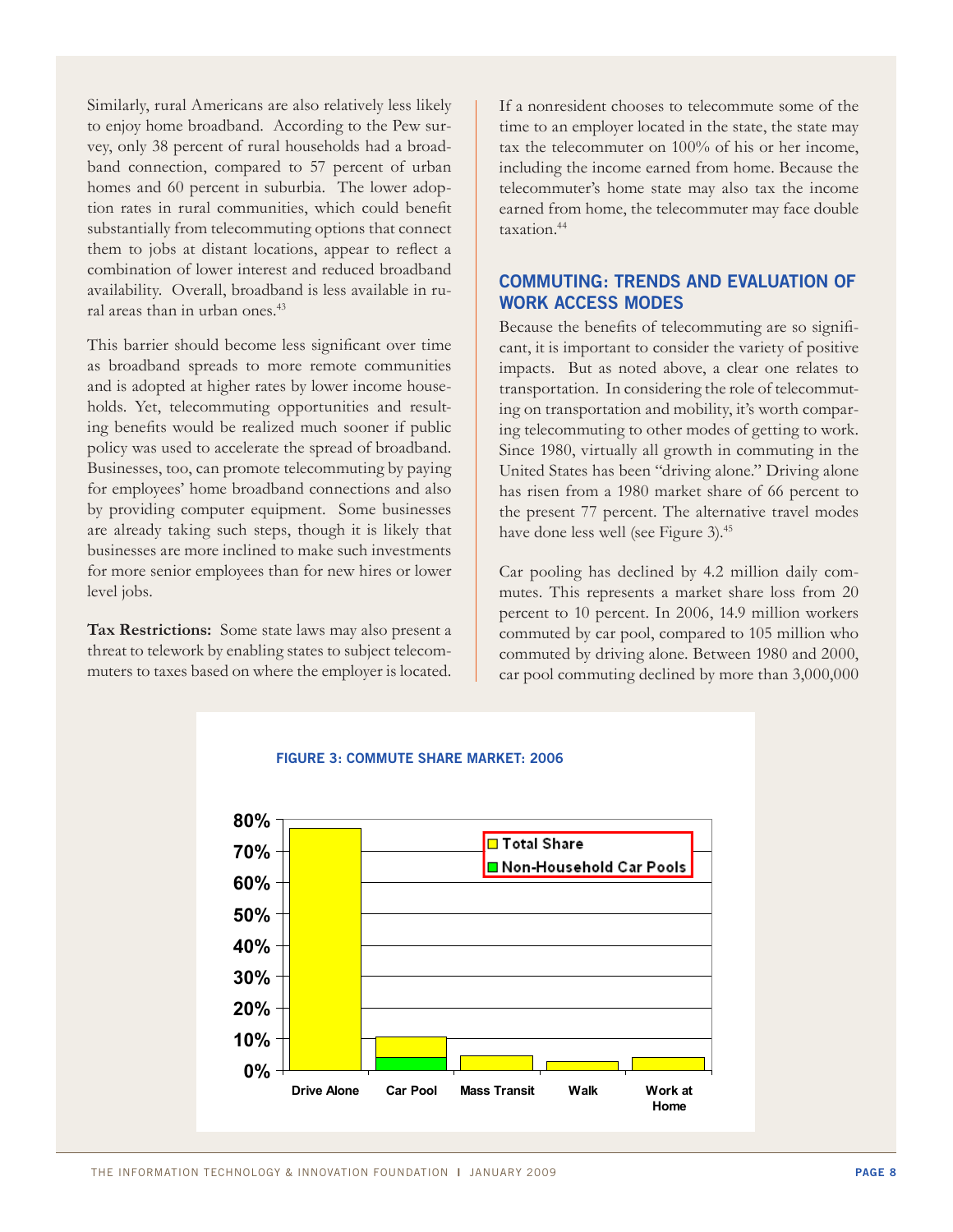daily commuters and experienced a market share loss from 19.7 percent to 12.2 percent. In the latter part of the 1990s, the number of people using car pools increased somewhat, though the market share continued to decline. The latest data indicates no material change in car pool usage, however; by 2006 the car pool market share had dropped to 10.2 percent, barely one-half of the 1980 figure. The car pool share is considerably smaller if household car pools are excluded.

Transit has gained 0.5 million daily commuters. However, commuting has grown by a greater rate and transit's share of work trips has fallen from 6.3 percent to 4.9 percent between 1980 and 2006.

The walk share of work trips has been falling and has declined 1.4 million, with a market share loss from 5.7 percent to 2.9 percent, a drop of nearly one-half. From 1980 to 2006, the number of people walking to work dropped by 1,500,000.

Working at home, however, gained strongly and is the only method of commuting other than single-occupant driving that has experienced both an increase in numbers, a rise by 3.2 million daily commutes, and market share, a rise from 2.3 percent to 4.0 percent, an increase of approximately 75 percent. The rate of increase is accelerating, with the annual market share increase for working at home more than doubling from 2.0 percent in the 1990s to 2.6 percent in the 2000s.

It seems likely that driving alone and working at home have experienced more positive trends because they make more jobs accessible in a shorter period of time than the other commuting modes. As noted above, greater job access in a shorter period of time is associated with a higher standard of living and a better quality of life.

### **EVALUATION OF WORK ACCESS MODES**

It is important to analyze more carefully the transportation impacts of telecommuting compared to other modes. The strengths, weaknesses and prospects of the most usual work trip modes vary substantially in the current policy context.<sup>46</sup> Each of the significant modes are evaluated based upon their travel time, labor market access, flexibility, commuter costs, general tax subsidies and greenhouse gas emissions.

#### **DRIVING ALONE:**

As noted above, driving alone is by far the most popular way to commute to work partly because driving alone is flexible and has superior travel time in comparison to other travel modes. However, it is more costly to users than car pools or mass transit and receives fewer subsidies per passenger mile than mass transit. Currently, driving alone is the most intensive in greenhouse gas emissions. However, considerable improvement could emerge in the future. Generally, cars are used extensively because, all things being equal, they complement the life styles of commuters and households.

**Travel Time:** Superior travel time is a principal advantage of driving alone. The average daily round trip commute time for driving alone in 2007 was 48 minutes, which is the best of any motorized mode. This is nearly nine minutes less than car pools and one-half that of transit (see Figure 4).

**Labor Market Access:** Driving alone provides ubiquitous access throughout a metropolitan area. The commuter can access 100 percent of jobs from any residence within the metropolitan area by car.

**Number of Jobs Accessible:** Equal to the metropolitan labor market.

**Flexibility:** Driving alone provides maximum flexibility. The driver is not constrained by timetables or the schedules of fellow workers. The single-occupant commuter can leave work at any time in response to unforeseen circumstances. The driver can make whatever stops to and from work as are necessary, such as day care centers or for shopping. However, the increase in congestion, particularly non-recurring congestion can make driving less reliable.

**Commuter Costs:** Consequently, driving alone is more costly for commuters than car pools, walking or telecommuting and also tends to be more costly for commuters than transit.

**General Tax Subsidies:** Driving alone involves some non-user taxpayer subsidies. Most of the direct costs of driving alone are paid for directly by drivers (largely through gas taxes). Based upon overall highway figures, user fees including direct user tolls and indirect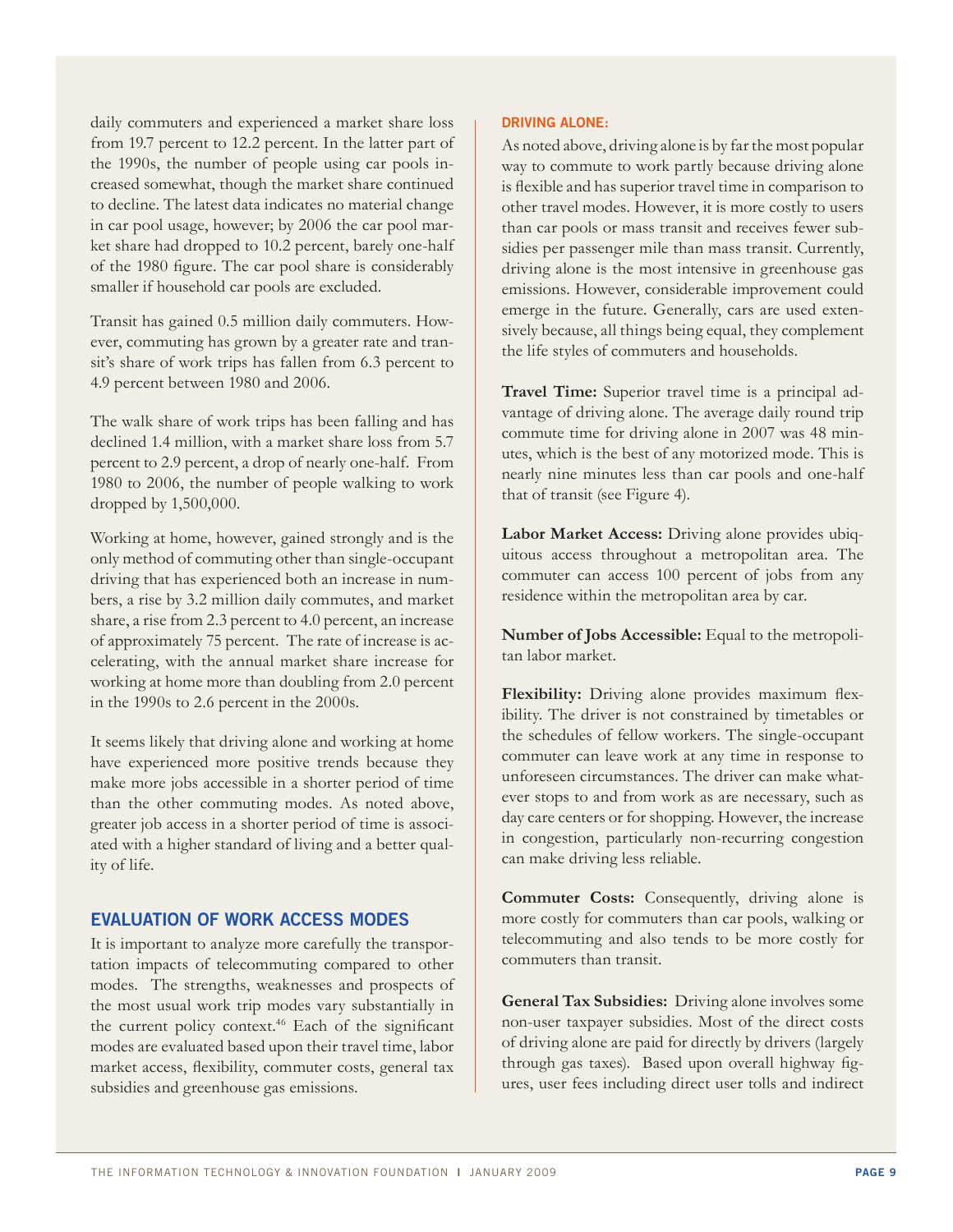Daily Commute Time by Mode **Figure 4: Daily Round Trip Commute Time by Mode: 2007**



user charges in the form of motor fuels taxes and vehicle-related fees provide 72 percent of total costs. Approximately 14 percent of these amounts are used for non-highway purposes, such as transit. Regardless of the treatment of the highway user fees applied to other programs, the deficit between highway expense and revenues is approximately \$0.01 per passenger mile.<sup>47</sup> The lion's share of the rest come from general fund subsidies such as sales taxes and property taxes, most of which support local roadways, rather than high-capacity state owned roadways, such as freeways.

**Greenhouse Gas Emissions:** At present, driving alone produces more greenhouse gas emissions than the other commute methods on a passenger mile basis. In 2005, the average car emitted 481 greenhouse gas grams per mile. However, this figure is likely to improve. For example, the 35 mile per gallon new cars and SUV's required by 2020 in the United States would emit 212 grams per passenger mile. Even more progress could occur. It is reported that Volkswagen has developed a two-seater car that will achieve 235 miles per gallon, and would thus emit less than 40 grams per passenger mile. There are reports that limited marketing will begin in 2010.<sup>48</sup> These emission rates would be lower than present mass transit greenhouse gas emissions in the United States.

#### **CAR POOLS:**

Car pools are the second most popular method of commuting. However, when car pools composed of household members are excluded,<sup>49</sup> car pools rank third among the commute modes, following mass transit, with a market share of 4.1 percent.

In recent decades, considerable public policy effort and funding has been expended to increase car pool use. High-occupancy vehicle lanes (HOV) have been built on many freeways. These exclusive lanes allow car pools to speed by stopped traffic in general purpose lanes of freeways. Yet, the general trend of car pools has been downward.50

Car pools are less costly for commuters than driving alone. The importance of this advantage is illustrated by the fact that average participant incomes are lower in larger car pools.51 Car pools also have the advantage of lower greenhouse gas emissions. As a shared mode of transport, however, car pools have longer travel times and are less flexible than driving alone.

**Travel Time:** Car pools are generally slower than driving alone, with an average round trip journey to work of 56.6 minutes per day. Car pools with three or more participants have an average round trip work trip travel time of approximately 70 minutes.<sup>52</sup>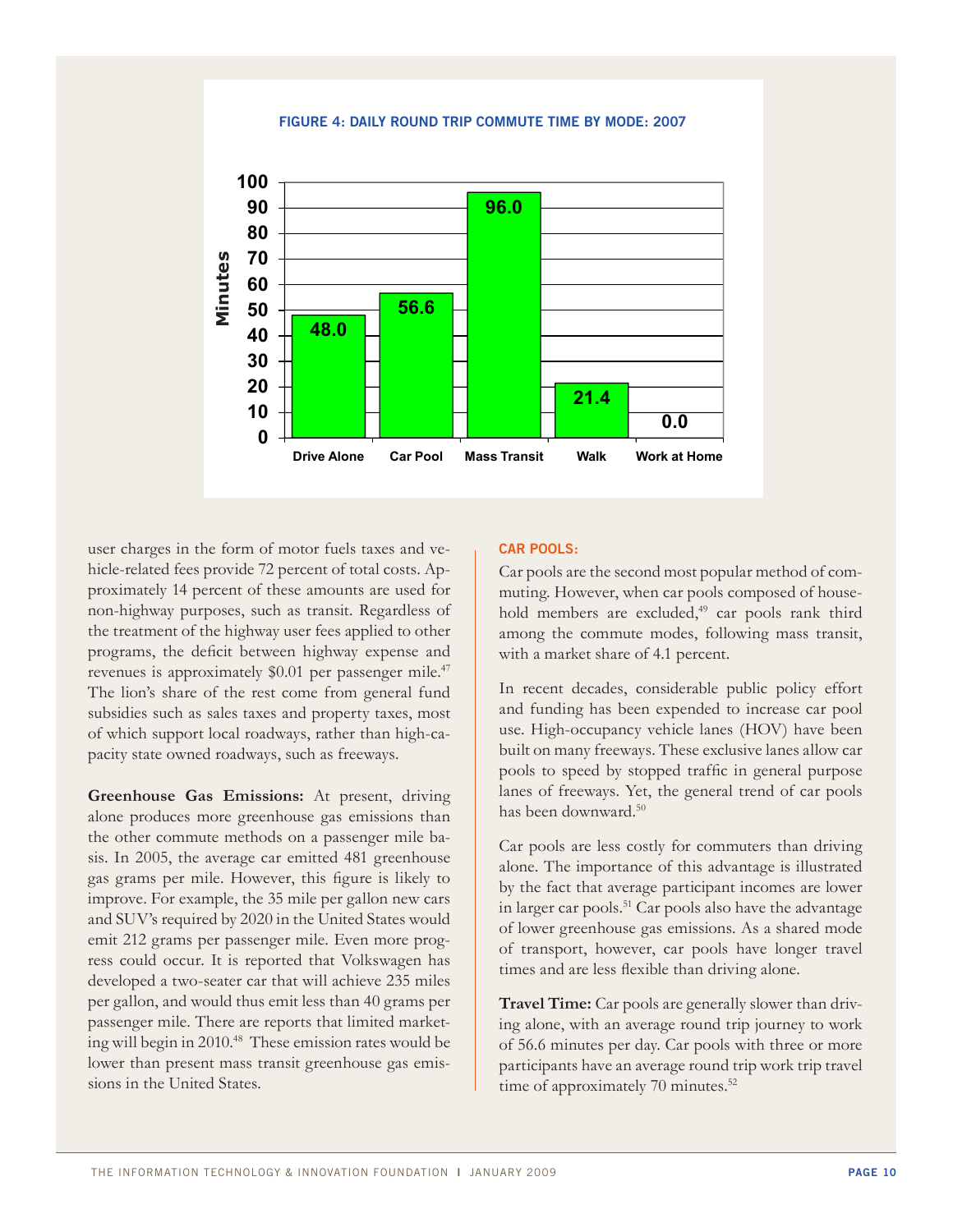**Labor Market Access:** Like driving alone, car pools can provide ubiquitous access throughout a metropolitan area. A car pool can access 100 percent of jobs from any residence within the metropolitan area by car. However, because jobs and residences are so widely dispersed throughout urban areas, it can be difficult to form car pools.

**Number of Jobs Accessible:** Number of jobs accessible by car pools is equal to the metropolitan labor market.

**Flexibility:** Car pools may be the most inflexible mode. People in car pools must coordinate their schedules with other car pool participants. It can be very difficult for a car pool participant to leave work for unforeseen circumstances in the middle of the day, because someone else has driven the employee to work and the riders who rode to work with the driver would have to find other means of transportation home. Further, there will tend to be less flexibility with respect to other stops on trips to and from work, such as day care centers or for shopping.

**Commuter Costs:** Car pool costs are lower than the cost of driving alone, because the participants share in the transportation expenses (and parking expenses, where there is a charge). Depending on the trip and metropolitan area, car pools can be less or more expensive for participants than transit.

**General Tax Subsidies:** Car pools are subsidized in the same ways as individual cars. In addition, in a number of metropolitan areas, separate car pool lanes have been built (HOV-lanes).There is no definitive research on the subsidies to car pooling. But the costs per traveler are less since the same highway expense is divided by more passengers in the same vehicle.

**Greenhouse Gas Emissions:** Car pools are the least greenhouse gas intensive mode of transport to work. On average, car pools produce 217 greenhouse gas grams per passenger mile.<sup>53</sup> Based upon currently marketed technology (above), this figure could improve to 71 grams per passenger mile.

#### **MASS TRANSIT:**

Mass transit's principal advantages to commuters are its low cost relative to driving alone and its lower greenhouse gas emissions. However, as a shared mode

of employment access, transit has the disadvantage of longer travel times. Moreover, in some larger metropolitan areas with large downtowns, mass transit is currently competitive with the automobile principally for downtown trips, which renders it as a "niche" market. Mass transit also plays an important role in providing mobility in city cores for people without access to cars.

**Travel Time:** Mass transit has the longest average travel times of any major commute mode. The average daily round trip travel time is 96.4 minutes, double that of driving alone. However, transit can be timecompetitive with driving alone for some trips to the nation's largest central business districts (downtowns), because traffic congestion is so intense. Examples include commuter rail trips to central business districts such as Manhattan and the Chicago Loop from distant suburbs.

**Labor Market Access:** In the mass transit industry, people without cars are often referred to as the "captive market," while transit users with cars are referred to as the "choice market." This market segmentation is illustrated by the substantial differences in transit use. Where transit service is rapid and frequent, it can compete quite well with driving alone and attracts a significant market share. Such service, however, is nearly exclusively limited to downtown (central business district) access. Mass transit is necessarily centered on downtown areas, where high employment densities justify service from many parts of the metropolitan area. Approximately one-third of transit commuting is to the central business districts of New York and Chicago, which account for only two percent of the nation's employment, while 35 percent of transit commuting is to the nation's 13 largest downtown areas (which comprise only four percent of national employment). On average, only 10 percent of employment is in central business districts.54 Mass transit does not provide the direct and rapid access to non-downtown jobs that would make it competitive either with driving alone or car pools. As a result, there is comparatively little transit commuting to areas outside downtowns and this deters transit commuting by people who have access to cars. Generally, transit commuters to areas other than downtown have incomes considerably below average and lower incomes are generally associated with a lower rate of automobile availability.<sup>55</sup>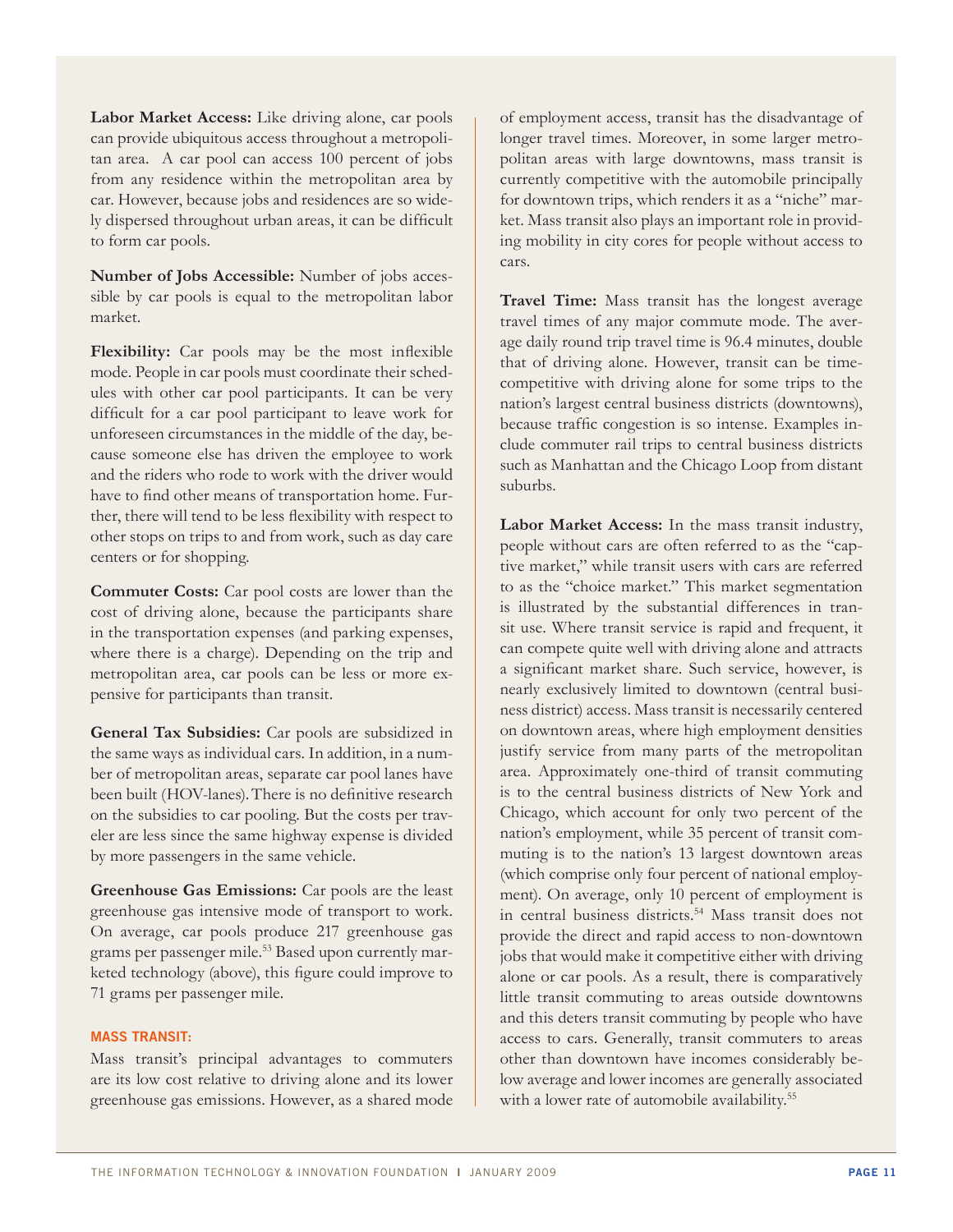**Number of Jobs Accessible:** With respect to automobile competitiveness, the number of jobs accessible by mass transit is limited to the incidence of high frequency, rapid transit service.

**Flexibility:** Mass transit can be both flexible and inflexible. Because mass transit operates on a schedule, it does not provide the flexibility of driving alone, which allows the commuter to travel at will. On the other hand, in central business districts where there are high levels of service, the mass transit commuter may be able to leave in the middle of the day for unforeseen circumstances. Finally, mass transit schedules can make it difficult, if not impossible to make stops on the trip to and from work, such as day care centers and shopping.

**Commuter Costs:** Mass transit fares are generally lower than the cost of driving alone and can be less than the cost of car pools.

**General Tax Subsidies:** Mass transit requires larger non-user taxpayer subsidies. In 2006, general taxpayer and non-user subsidies were approximately \$30 billion, or \$0.61 per passenger mile. Subsidies accounted for 77 percent of capital and operating expenditures.<sup>56</sup>

**Greenhouse Gas Emissions:** Mass transit produces lower greenhouse gas emissions than driving alone, but higher than car pools. Overall, mass transit produces 234 greenhouse gas grams per passenger mile. There is, however, a substantial range. In the New York City metropolitan area (with 40 percent of the nation's transit ridership)<sup>57</sup>, mass transit produces 137 greenhouse gas grams per passenger mile. Outside the New York City metropolitan area, mass transit produces 308 greenhouse gas grams per passenger mile.<sup>58</sup> It is likely that mass transit will improve on its greenhouse gas intensiveness. However, achieving material improvement is likely to require fuel economy improvements that could be challenging because as mass transit service expands, customer density tends to decline, which increases greenhouse gas emissions on a per passenger mile basis. Mass transit fuel efficiency could also be improved by significant expansion of less carbon intensive electricity generation alternatives, such as nuclear, solar or wind power because most urban rail systems are propelled by electricity.

#### **WALKING:**

Considerable attention has been given in recent years to pedestrian oriented development, in which work locations are close enough to permit large numbers of people to walk to work. Nonetheless, as indicated above, walking continues to lose market share as a mode of travel.

Walking is a personal, rather than shared mode of work access, because it is not constrained by timetables or the commuting schedules of other workers. Walking takes little time, is virtually costless, requires few tax subsidies (e.g. payment for sidewalks) and produces almost no greenhouse gas emissions. The most substantial disadvantage of walking, however, is its very limited labor market access, which makes it a niche market.

**Travel Time:** The average walking commute round trip is 21.4 minutes, less than one-half the drive alone commute time.

**Labor Market Access:** Walking provides only limited access to employment and only those jobs that are within walking distance can be accessed.

**Number of Jobs Accessible:** With respect to automobile competitiveness, number of jobs accessible by walking is limited to jobs within walking distance of the residence.

**Flexibility:** Walking is flexible. A walking commuter can leave work at any time in response to unforeseen circumstances. The walker can make whatever stops to and from work as are accessible along the way, such as day care centers or for shopping. However, the potential for stops during the work trip can be limited if such locations are not accessible within walking distance.

**Commuter Costs:** Walkers incur almost no commuting costs.

**General Tax Subsidies:** Walking requires almost no non-user taxpayer subsidies.

**Greenhouse Gas Emissions:** Overall, almost no greenhouse gas emissions are associated with walking to work.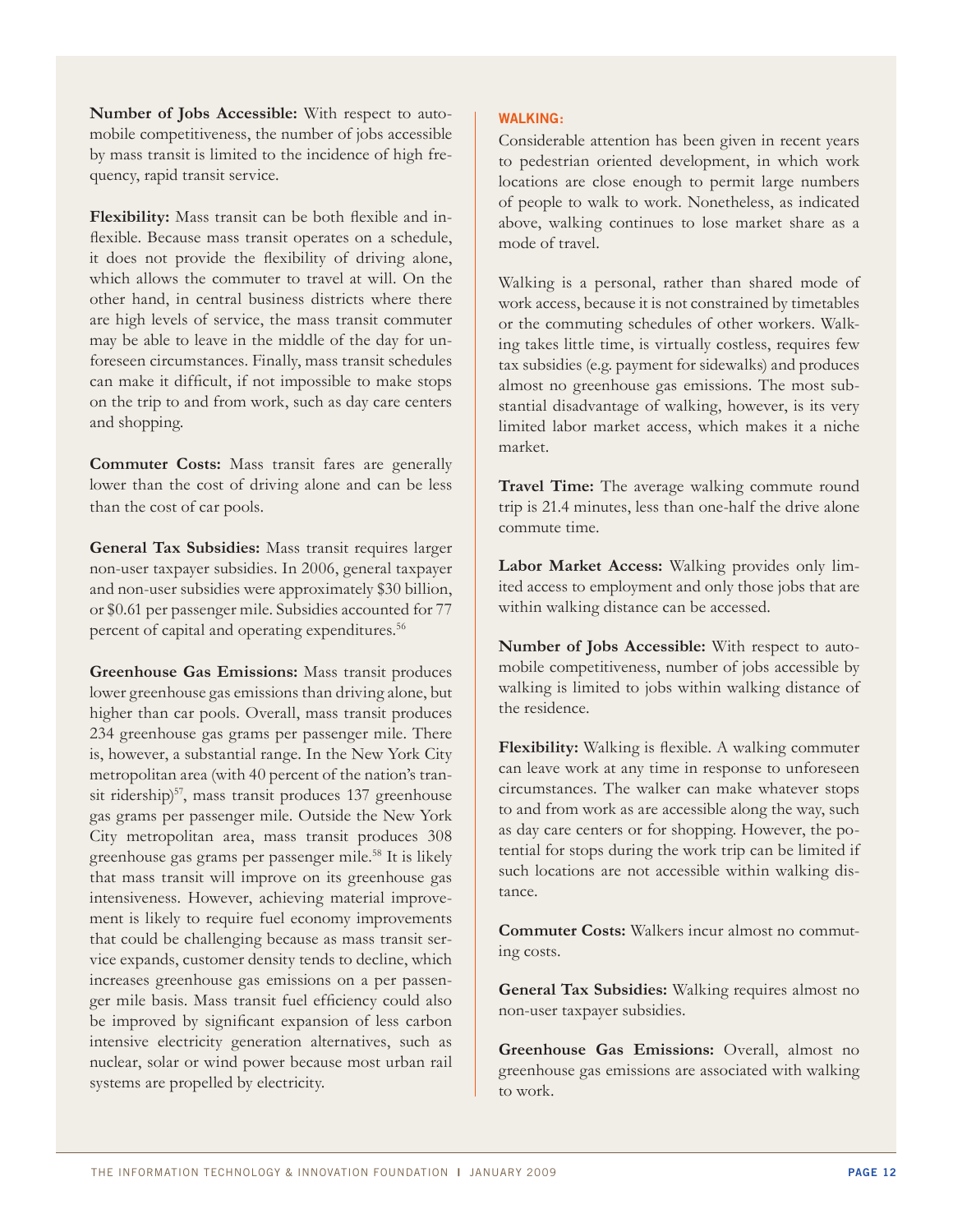#### **BICYCLES:**

Bicycles are another low cost option for commuting. Bicycling is a personal, rather than shared mode of work access, because it is not constrained by timetables or the commuting schedules of other workers. Bicycles can provide access to many more jobs than walking and many fewer than automobiles and car pools. Bicycles can also be unattractive to many commuters in uncomfortable weather, especially in the hot and cold continental climate that is typical in much of the United States. Bicycles can be used in combination with transit, since many transit vehicles accommodate bicycles, whether by parking at access points or placing bicycles on transit vehicles. The latter combination, however, has only limited capability, as a strong increase in such volume would overwhelm the available space on transit vehicles.

**Travel Time:** Travel time is not reported in the 2007 American Community Survey.

**Labor Market Access:** Bicycles provide greater access to employment than walking, but less than cars.

**Number of Jobs Accessible:** With respect to automobile competitiveness, number of jobs accessible by bicycles is limited to jobs within bicycling distance of the residence.

**Flexibility:** Bicycling is flexible. An occupant commuter can leave work at any time in response to unforeseen circumstances and can make some stops along the way to and from work.

**Commuter Costs:** Bicyclists incur almost no commuting costs.

**General Tax Subsidies:** The subsidies to bicycling would be largely limited to the cost of establishing, building, and maintaining bike lanes or paths. There is no definitive research on this issue.

**Greenhouse Gas Emissions:** Almost no greenhouse gas emissions are associated with bicycling to work.

#### **TELECOMMUTING:**

Telecommuting offers considerable advantages.<sup>59</sup> It requires no travel time, is flexible and costless to telecommuters. Telecommuting incurs no general tax

subsidies and is not associated with commute-related greenhouse gas emissions. Telecommuting can provide broader labor market access than driving, but cannot be used for jobs that require physical presence at work or activity site. On the other hand, telecommuting alone has no geographical access constraints and, as a result, potential number of jobs that the telecommuter can theoretically choose from is larger even than driving alone.

**Travel Time:** Telecommuting's most important advantage is its travel time—zero. The telecommuter saves nearly five hours weekly in travel time compared to those who drive alone and nearly 10 hours weekly compared to mass transit commuters.

**Labor Market Access:** Like driving alone, telecommuting provides access to jobs throughout the labor market, but also potentially beyond that to almost any location in the United States, including the entire world. However, telecommuting will not be an option in cases where the worker's physical presence is required or because of other circumstances.

**Number of Jobs Accessible:** With respect to automobile competitiveness, there are no geographical limitations. Telecommuters often work in geographical areas that are remote from their base office location and may even work in other nations. As a result, the potential number of jobs from which to choose can be greater than are available by automobile in the labor market. The ultimate example of this is the off-shoring telecommuting in which, for example, customer service representatives in India or the Philippines telecommute to jobs in the United States. A reservations agent, for example, may work electronically at a center in New York and live in Cheyenne.

**Flexibility:** Telecommuting provides maximum flexibility, along with driving alone. The telecommuter is not constrained in accessing work by mass transit timetables or the schedules of others. The telecommuter can leave work at any time in response to unforeseen circumstances and can travel as necessary, such as to day care centers or for shopping.

**Cost to the Commuter:** Generally, telecommuting imposes no costs on the commuter. Costs are usually paid by the employer.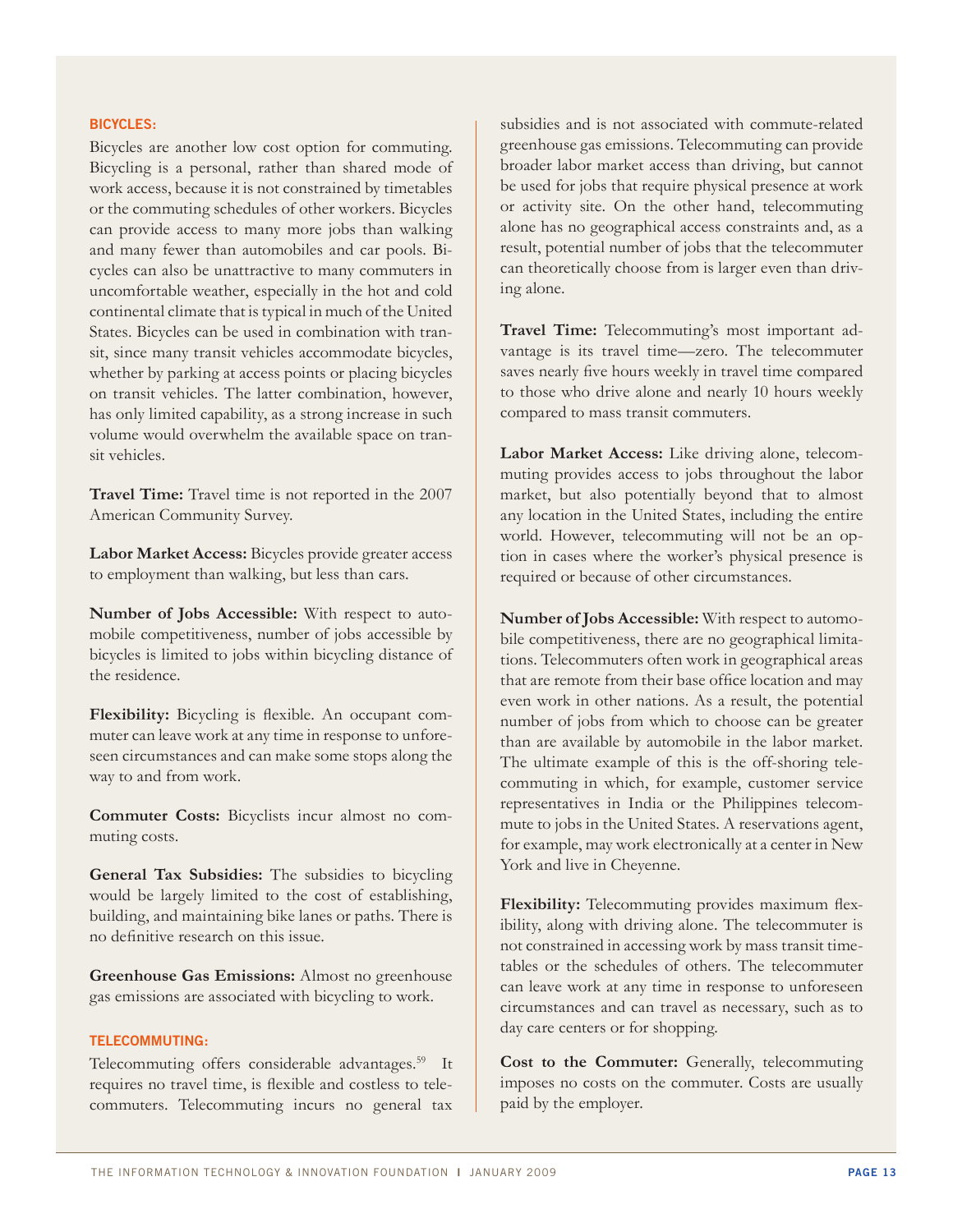#### **Table 1: Rank Evaluation of Commuting Modes**

|                       | <b>Travel</b><br><b>Time</b> | <b>Labor Market</b><br><b>Access</b> | <b>Potential</b><br><b>Number of Jobs</b> | <b>Flexibility</b> | <b>Commuter</b><br>Cost | <b>General</b><br>subsidy | <b>GHG</b><br><b>Emissions</b> |
|-----------------------|------------------------------|--------------------------------------|-------------------------------------------|--------------------|-------------------------|---------------------------|--------------------------------|
| <b>PERSONAL MODES</b> |                              |                                      |                                           |                    |                         |                           |                                |
| Drive Alone           | 3                            |                                      | $\mathcal{D}_{\cdot}$                     |                    | 6                       | 5                         | 6                              |
| Walk                  | $\mathcal{L}$                |                                      |                                           |                    |                         |                           |                                |
| Telecommute           |                              | 3                                    |                                           |                    |                         |                           |                                |
| Bicycle               |                              | 5.                                   |                                           |                    | 2                       |                           |                                |
|                       |                              |                                      |                                           |                    |                         |                           |                                |
| <b>SHARED MODES</b>   |                              |                                      |                                           |                    |                         |                           |                                |
| Car Pool              | $\overline{4}$               |                                      | $\mathcal{D}$                             | 6                  | 5                       | 4                         |                                |
| Mass Transit          |                              |                                      |                                           |                    | 4                       | 6                         |                                |

**Non-User Taxpayer Subsidies:** Telecommuting requires no non-user taxpayer subsidies.

**Greenhouse Gas Emissions:** Telecommuting has no work trip related greenhouse gas emissions.

## **TELECOMMUTING: COMPETITIVE ASSESSMENT**

Telecommuting has emerged as a strongly competitive mode of access to work.

**Telecommuting Compared to Car Pools:** While sufficient data on household car pools are not available, it is likely that telecommuting is now used by more employees than non-household car pools in most metropolitan areas.<sup>60</sup>

**Telecommuting Compared to Mass Transit:** Working at home has already emerged as a larger commute mode than mass transit and walking in the overwhelming majority of large and small metropolitan areas (see Table 2). Working at home is more popular than transit in 68 percent of metropolitan areas over 1,000,000 population, or 34 out of 50 areas. Working at home is more popular than transit in 90 percent of all metropolitan areas, or 284 out of the 315 metropolitan areas for which data is available. There is a clear pattern among the large metropolitan areas in which transit is more popular than working at home. Except for Las Vegas,  $61$  each of the metropolitan areas has a large, dense, historic downtown area (central business district). Twelve of the 16 metropolitan areas have a downtown area among the nation's 25 largest, while Milwaukee, Buffalo and Providence have dense, historic downtown areas. Only in the metropolitan areas with the six largest downtown areas is the transit market share more than 3 percentage point greater than the work at home market share. In all of the others, working at home could become more popular than transit in the next 25 years if national trends are applied.

**Telecommuting Compared to Walking:** Working at home is more popular than walking in 82 percent of metropolitan areas over 1,000,000 population, or 41 out of 50 areas. Working at home is more popular than walking in 73 percent of metropolitan areas, or 230 out of 315 areas. All of the nine metropolitan areas in which walking is more popular than working at home have dense, historic downtown districts, and all but one (Milwaukee) are in the Northeast. Generally, the differences are slight where walking is more popular than working at home.

# **TELECOMMUTING, DEMOGRAPHICS AND THE FUTURE**

The markets in which telecommuting is strongest are attracting overwhelming majority of population growth and net domestic migration.

**Population Growth:** National population growth trends correspond to areas in which working at home is more popular. The areas in which working at home is more popular are growing faster than the nation's average.

There was 8.6 percent population growth between 2000 and 2006 among the metropolitan areas in which working at home is more popular than mass transit. In the metropolitan areas with higher rates of mass transit usage, the population growth rate was 3.8 percent. Overall, 80 percent of metropolitan growth has been in areas where telecommuting is more popular than mass transit.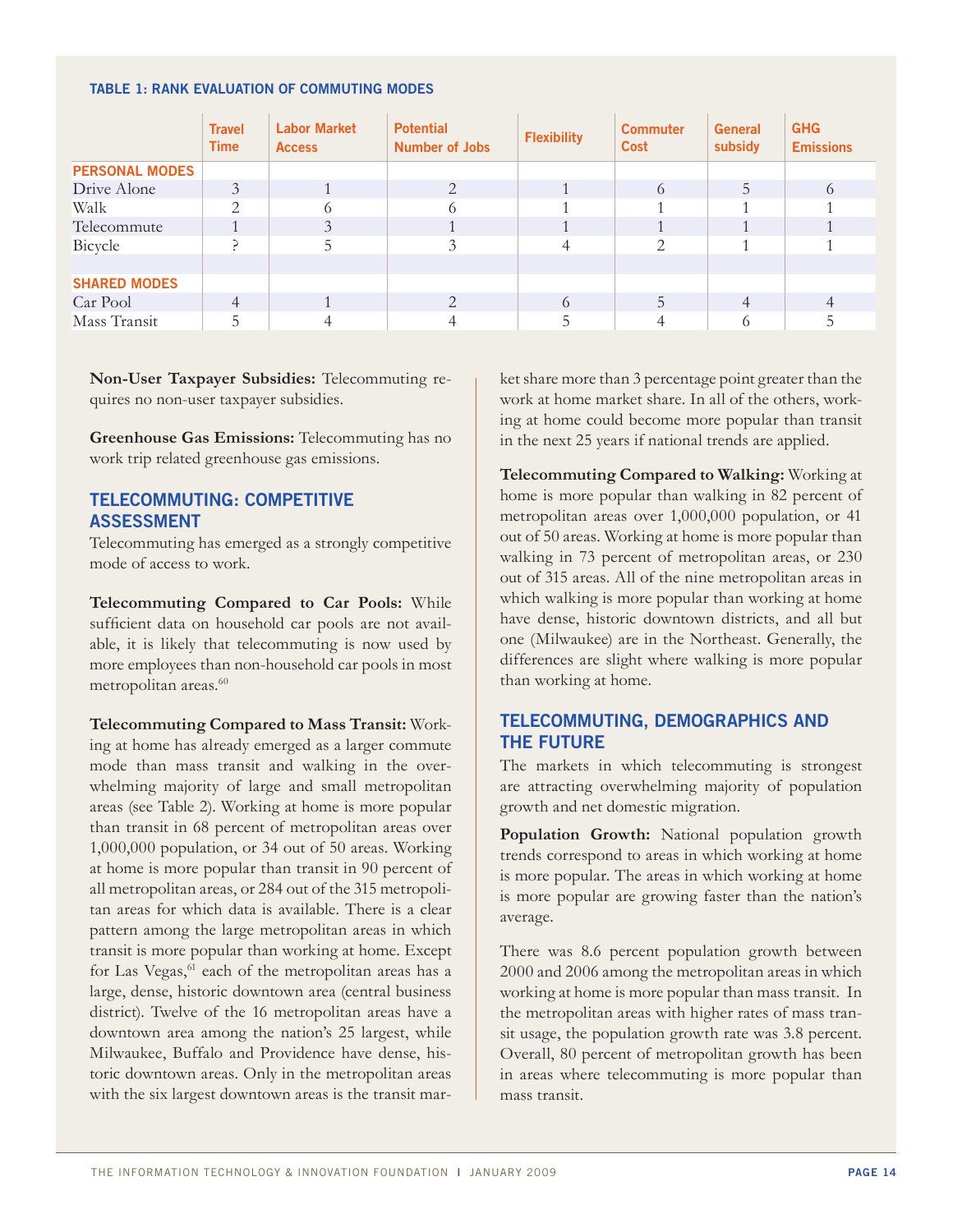There was 8.5 percent population growth between 2000 and 2006 among the metropolitan areas in which working at home is more popular than walking. In the metropolitan areas with higher rates of walking, the population growth rate was 2.0 percent. Overall, 93 percent of metropolitan growth has been in areas where telecommuting is more popular than walking.

**Net Domestic Migration:** Similarly, net domestic migration (moving within the nation) trends favor areas where working at home is more popular. During the 2000s, there has been a market shift in domestic migration patterns.62 There is considerable movement from larger metropolitan areas to smaller areas, both metropolitan and non-metropolitan. To a substantial effect, this is being driven by the unprecedented housing price differentials that have developed in the last decade between some metropolitan areas and the rest of the nation.63 These movements favor telecommuting, because they are generally to areas in which telecommuting is more important.

For example, there has been a nearly 3.6 million net domestic migration loss in the metropolitan areas in which mass transit has a higher market share than working at home. Approximately 3.2 million of these domestic migrants have settled in metropolitan areas with higher work at home market shares. The other 400,000 domestic migrants have moved to non-metropolitan areas, where mass transit has very small market shares.<sup>64</sup> The net domestic migration rates in the metropolitan areas with higher mass transit market shares is minus 4.4 percent, while the net domestic migration rate is plus 2.2 percent in the metropolitan areas with a higher work at home market share.

**The Trend:** Thus, the demographic trends indicate that telecommuting is likely to continue its growth (see Figure 5). Based upon present trends (2000-2006):

Working at home will have accounted for a greater volume than non-household car pools by 2007 or 2008. Assuming continuation of current trends, working at home is poised to become more popular than car pooling during the 2020s. Likewise, working at home will become more popular than transit before 2015 (see Figure 5).

# **CONCLUSION and policy recommendations**

It is clear that there is great potential for substituting commute trips with telecommuting. The public policy advantages are also substantial, especially from reduced infrastructure requirements, reduced greenhouse gas emissions and greater economic opportunity for disadvantaged households.



# **FIGURE 5: WORK AT HOME, TRANSIT AND WALKING TREND: 1980-2006**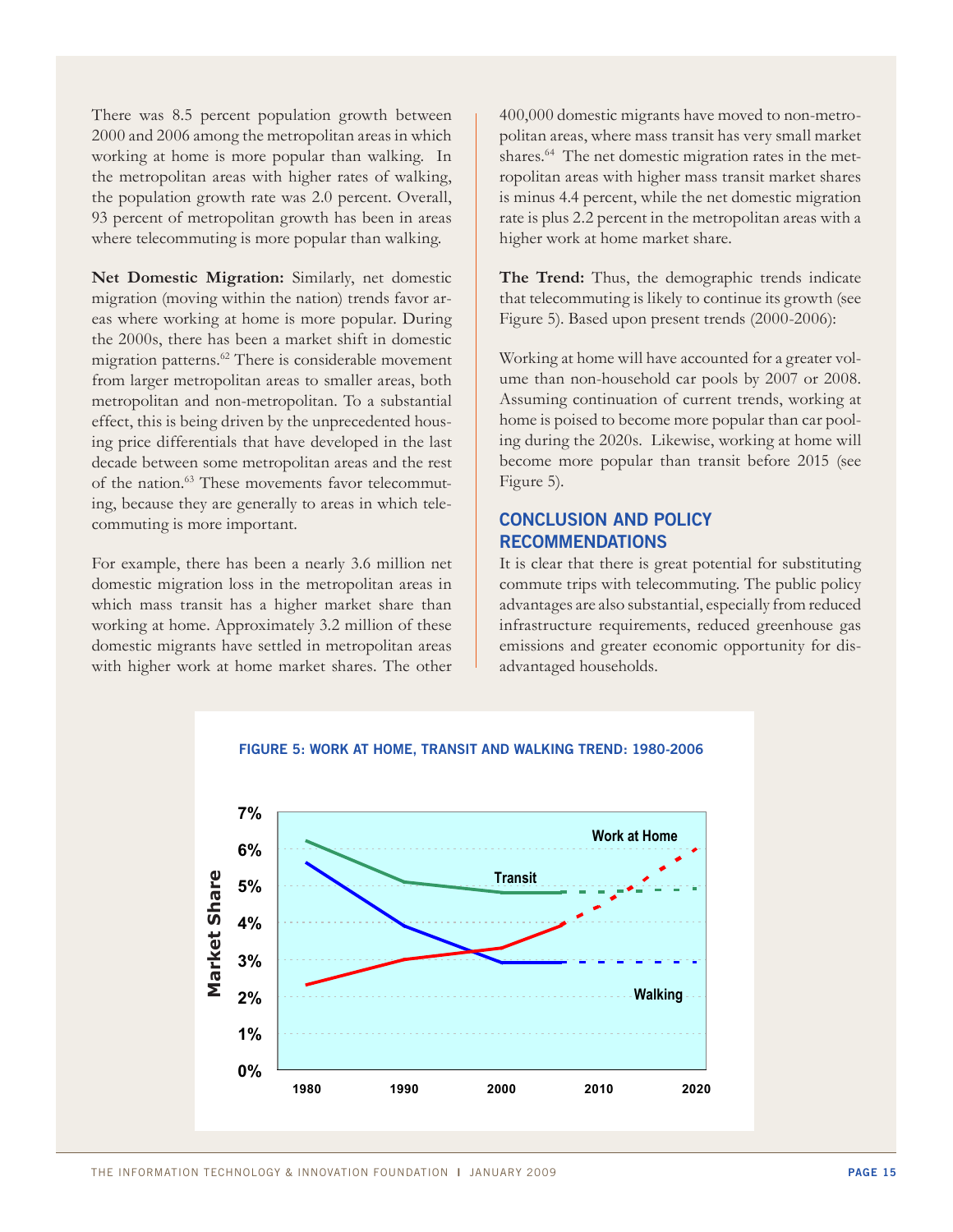# **Table 2: Principal Commuting Modes by Metropolitan Area over 1,000,000 Population: 2006**

| <b>Population Rank</b> | <b>Metropolitan Area</b> | <b>Car Alone Car Pool</b> |          | <b>Mass</b><br><b>Transit</b> | <b>Walk</b> | <b>Work at</b><br><b>Home</b> | <b>Work at</b><br>Home ><br><b>Transit?</b> | <b>Work at</b><br>Home $>$<br>Walk? |
|------------------------|--------------------------|---------------------------|----------|-------------------------------|-------------|-------------------------------|---------------------------------------------|-------------------------------------|
| 1                      | New York                 | 50.6%                     | $7.5\%$  | 29.9%                         | $6.1\%$     | 3.7%                          |                                             |                                     |
| $\overline{c}$         | Los Angeles              | 73.4%                     | $11.8\%$ | 6.1%                          | 2.6%        | 4.2%                          |                                             | <b>YES</b>                          |
| $\mathfrak{Z}$         | Chicago                  | 71.8%                     | $9.2\%$  | $11.0\%$                      | 2.7%        | 3.6%                          |                                             | <b>YES</b>                          |
| $\overline{4}$         | Dallas-Fort Worth        | 79.7%                     | 11.9%    | 1.6%                          | 1.6%        | 3.9%                          | <b>YES</b>                                  | <b>YES</b>                          |
| 5                      | Philadelphia             | 74.1%                     | $9.0\%$  | $8.8\%$                       | $3.7\%$     | $3.1\%$                       |                                             |                                     |
| 6                      | Houston                  | $77.5\%$                  | $13.0\%$ | 2.7%                          | $1.6\%$     | $3.1\%$                       | <b>YES</b>                                  | <b>YES</b>                          |
| $\overline{7}$         | Miami                    | 78.4%                     | $10.1\%$ | 3.9%                          | 1.6%        | 3.9%                          | <b>YES</b>                                  | <b>YES</b>                          |
| $8\,$                  | Washington               | 65.8%                     | 11.6%    | 14.2%                         | $3.0\%$     | $4.1\%$                       |                                             | <b>YES</b>                          |
| 9                      | Atlanta                  | 77.1%                     | 11.3%    | 3.7%                          | $1.4\%$     | 4.9%                          | <b>YES</b>                                  | <b>YES</b>                          |
| 10                     | Detroit                  | 84.9%                     | $8.5\%$  | 1.4%                          | $1.5\%$     | $2.8\%$                       | <b>YES</b>                                  | <b>YES</b>                          |
| 11                     | <b>Boston</b>            | 70.8%                     | 8.1%     | $11.3\%$                      | 4.6%        | $3.7\%$                       |                                             |                                     |
| 12                     | San Francisco            | $63.1\%$                  | $10.5\%$ | 13.6%                         | $4.1\%$     | 5.8%                          |                                             | <b>YES</b>                          |
| 13                     | Phoenix                  | 74.7%                     | 14.4%    | 2.2%                          | $1.8\%$     | 4.5%                          | <b>YES</b>                                  | <b>YES</b>                          |
| 14                     | Riverside-San Bernardino | 75.6%                     | $15.5\%$ | $1.5\%$                       | $1.8\%$     | 4.2%                          | <b>YES</b>                                  | <b>YES</b>                          |
| 15                     | Seattle                  | 70.6%                     | 11.7%    | $7.5\%$                       | $3.1\%$     | 5.3%                          |                                             | <b>YES</b>                          |
| 16                     | Minneapolis-St. Paul     | 78.8%                     | $8.8\%$  | $4.1\%$                       | 2.4%        | $4.5\%$                       | <b>YES</b>                                  | <b>YES</b>                          |
| 17                     | San Diego                | 74.8%                     | $10.8\%$ | 3.1%                          | 2.7%        | $6.5\%$                       | <b>YES</b>                                  | <b>YES</b>                          |
| 18                     | St. Louis                | 82.8%                     | $9.1\%$  | $2.5\%$                       | $1.4\%$     | $3.2\%$                       | <b>YES</b>                                  | <b>YES</b>                          |
| 19                     | Tampa-St. Petersburg     | 80.5%                     | 9.6%     | 1.4%                          | $1.8\%$     | 4.3%                          | <b>YES</b>                                  | <b>YES</b>                          |
| 20                     | Baltimore                | 75.8%                     | 9.4%     | 6.4%                          | $3.2\%$     | 3.6%                          |                                             | <b>YES</b>                          |
| 21                     | Denver                   | 75.9%                     | $9.8\%$  | 4.6%                          | $2.3\%$     | $5.2\%$                       | <b>YES</b>                                  | <b>YES</b>                          |
| 22                     | Pittsburgh               | 76.8%                     | 9.3%     | $6.0\%$                       | 3.9%        | $3.0\%$                       |                                             |                                     |
| 23                     | Portland                 | 71.1%                     | $10.9\%$ | 6.4%                          | $3.1\%$     | $6.0\%$                       |                                             | <b>YES</b>                          |
| 24                     | Cleveland                | $81.5\%$                  | 8.1%     | 3.9%                          | 2.2%        | 2.9%                          |                                             | <b>YES</b>                          |
| 25                     | Cincinnati               | 82.3%                     | 8.9%     | $2.6\%$                       | 2.4%        | $3.0\%$                       | <b>YES</b>                                  | <b>YES</b>                          |
| 26                     | Sacramento               | 75.4%                     | $12.2\%$ | $2.5\%$                       | $2.2\%$     | $5.1\%$                       | <b>YES</b>                                  | <b>YES</b>                          |
| 27                     | Orlando                  | 79.5%                     | $10.8\%$ | $1.9\%$                       | $1.4\%$     | 4.4%                          | <b>YES</b>                                  | <b>YES</b>                          |
| 28                     | Kansas City              | 83.3%                     | $9.1\%$  | $1.2\%$                       | $1.5\%$     | 3.6%                          | <b>YES</b>                                  | <b>YES</b>                          |
| 29                     | San Antonio              | 78.3%                     | $11.8\%$ | 2.4%                          | 2.3%        | $3.2\%$                       | <b>YES</b>                                  | <b>YES</b>                          |
| 30                     | San Jose                 | 76.8%                     | $10.2\%$ | 3.6%                          | 2.4%        | 4.5%                          | <b>YES</b>                                  | <b>YES</b>                          |
| 31                     | Las Vegas                | 77.4%                     | $12.0\%$ | $3.9\%$                       | $1.7\%$     | 2.9%                          |                                             | <b>YES</b>                          |
| 32                     | Columbus                 | 83.4%                     | 7.8%     | $1.7\%$                       | 2.1%        | 3.9%                          | <b>YES</b>                                  | <b>YES</b>                          |
| 33                     | Indianapolis             | 83.4%                     | $9.2\%$  | $1.1\%$                       | $1.5\%$     | 3.7%                          | <b>YES</b>                                  | <b>YES</b>                          |
| 34                     | Virginia Beach           | 78.6%                     | 10.4%    | 1.9%                          | 2.8%        | 4.7%                          | <b>YES</b>                                  | <b>YES</b>                          |
| 35                     | Providence               | 81.5%                     | $9.1\%$  | $2.6\%$                       | $2.8\%$     | 2.6%                          |                                             |                                     |
| 36                     | Charlotte                | 78.8%                     | 12.9%    | $1.7\%$                       | 1.3%        | $4.1\%$                       | <b>YES</b>                                  | <b>YES</b>                          |
| 37                     | Austin                   | 75.6%                     | $13.0\%$ | 2.3%                          | $1.7\%$     | $5.0\%$                       | <b>YES</b>                                  | <b>YES</b>                          |
| 38                     | Milwaukee                | 80.2%                     | 8.4%     | 4.3%                          | $3.0\%$     | 2.9%                          |                                             |                                     |
| 39                     | Nashville                | 82.3%                     | 10.3%    | $0.8\%$                       | $1.5\%$     | $4.1\%$                       | YES                                         | YES                                 |
| 40                     | Jacksonville             | 79.6%                     | $12.0\%$ | $1.2\%$                       | $1.8\%$     | $3.7\%$                       | <b>YES</b>                                  | <b>YES</b>                          |
| 41                     | Memphis                  | 82.4%                     | $10.8\%$ | $1.5\%$                       | $1.5\%$     | $2.2\%$                       | <b>YES</b>                                  | <b>YES</b>                          |
| 42                     | Louisville               | 82.6%                     | 10.4%    | 2.1%                          | $1.5\%$     | 2.7%                          | <b>YES</b>                                  | <b>YES</b>                          |
| 43                     | Richmond                 | 81.3%                     | $10.9\%$ | 1.6%                          | 2.0%        | $3.2\%$                       | <b>YES</b>                                  | <b>YES</b>                          |
| 44                     | Hartford                 | 81.7%                     | 8.4%     | 2.3%                          | $3.1\%$     | $3.0\%$                       | <b>YES</b>                                  |                                     |
| 45                     | Oklahoma City            | $80.9\%$                  | 11.4%    | 0.6%                          | $1.7\%$     | $3.8\%$                       | <b>YES</b>                                  | <b>YES</b>                          |
| 46                     | Buffalo                  | $80.8\%$                  | $8.6\%$  | $4.2\%$                       | $2.8\%$     | 2.4%                          |                                             |                                     |
| 47                     | Birmingham               | 83.5%                     | $10.7\%$ | 0.7%                          | $1.1\%$     | $3.2\%$                       | <b>YES</b>                                  | <b>YES</b>                          |
| 48                     | Salt Lake City           | $75.1\%$                  | 12.9%    | $3.9\%$                       | $2.3\%$     | $4.1\%$                       | <b>YES</b>                                  | <b>YES</b>                          |
| 49                     | Rochester                | 82.2%                     | 7.9%     | 2.3%                          | $3.5\%$     | $2.9\%$                       | <b>YES</b>                                  |                                     |
| $50\,$                 | New Orleans              | $78.8\%$                  | 12.9%    | $2.0\%$                       | $1.7\%$     | $2.7\%$                       | <b>YES</b>                                  | <b>YES</b>                          |

Source: Calculated from United States Bureau of the Census, American Community Survey data.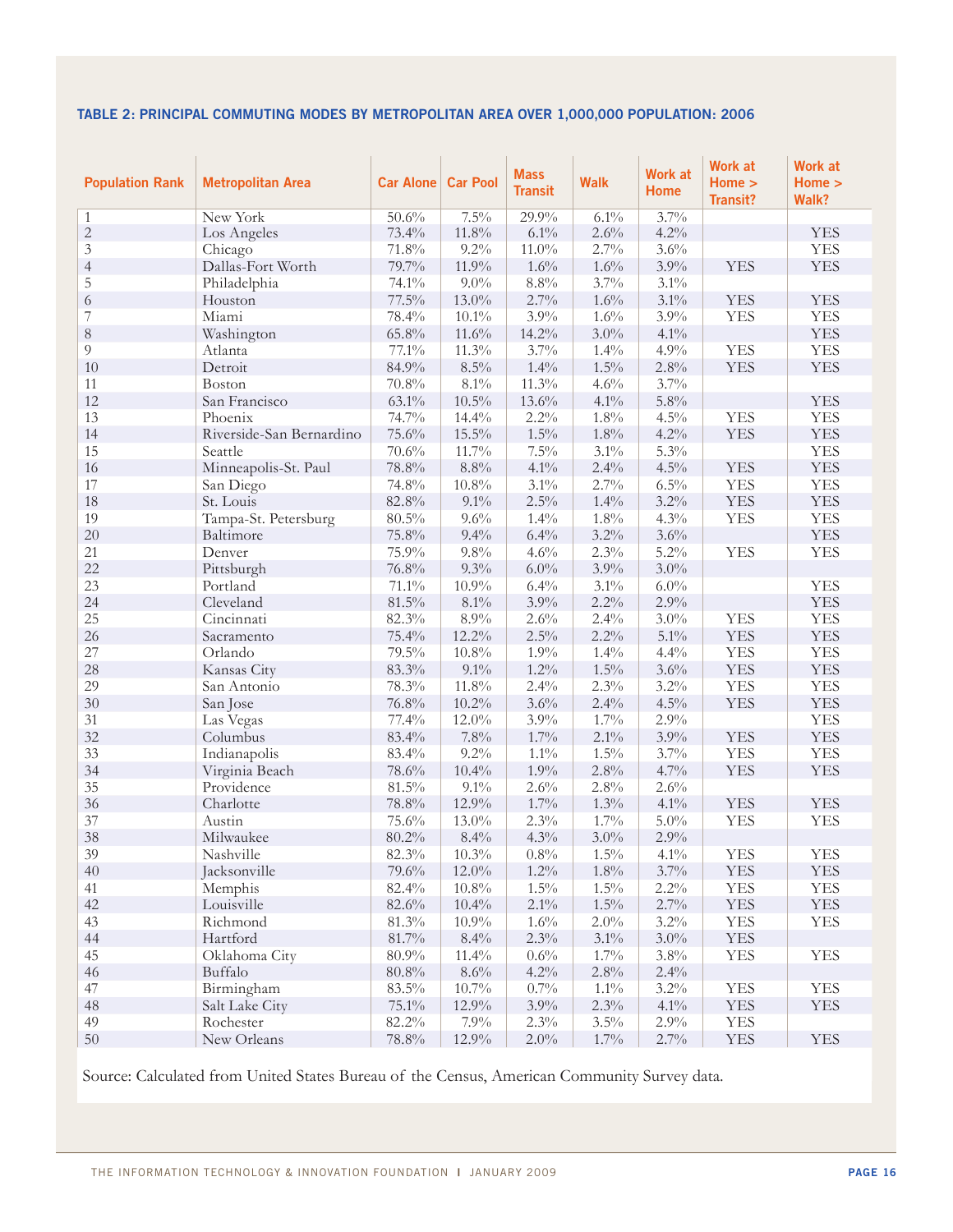At the same time, the impressive gains of telecommuting have been achieved with virtually no public subsidies. The substantial public policy advantages of telecommuting offer justification for considering public programs that encourage its expansion.

As a result, public policy should seek to accelerate and maximize telecommuting, especially to reduce greenhouse gas emissions, reduce the demand for traveling to work and to improve economic opportunity for disadvantaged households.

There are at least two steps the federal government could take to spur telecommuting.

First, **Congress should reform the current pre-tax commuter expense plan (Internal Revenue Code Section 132).** This allows employees to exclude from gross income up to \$220 per month for "qualified parking" (defined as parking provided to an employee on or near the business premises of the employer) or up to up to \$115 per month for qualified mass transit expense to and from work. This system biases employee decisions toward driving and transit and away from telecommuting and other modes (e.g. walking and bicycling). From an economic perspective, the ideal policy would be to simply eliminate this provision completely.

Second, **the Obama Administration should initiate an interagency examination of the potential benefits as well as strategies for accelerating telecommuting.** This should be a part of a national effort to reduce greenhouse gas emissions and create economic opportunities for lower-income Americans (especially in inner cities, where auto availability is limited) and rural communities.

Telecommuting is growing rapidly in the United States and assuming continued expansion in broadband is poised to become more popular than transit and nonhousehold car pools as a means of accessing work. This trend, if encouraged by public policies, could deliver enormous economic and environmental benefits and could even play an important role in creating new opportunities for employment among lower-income Americans.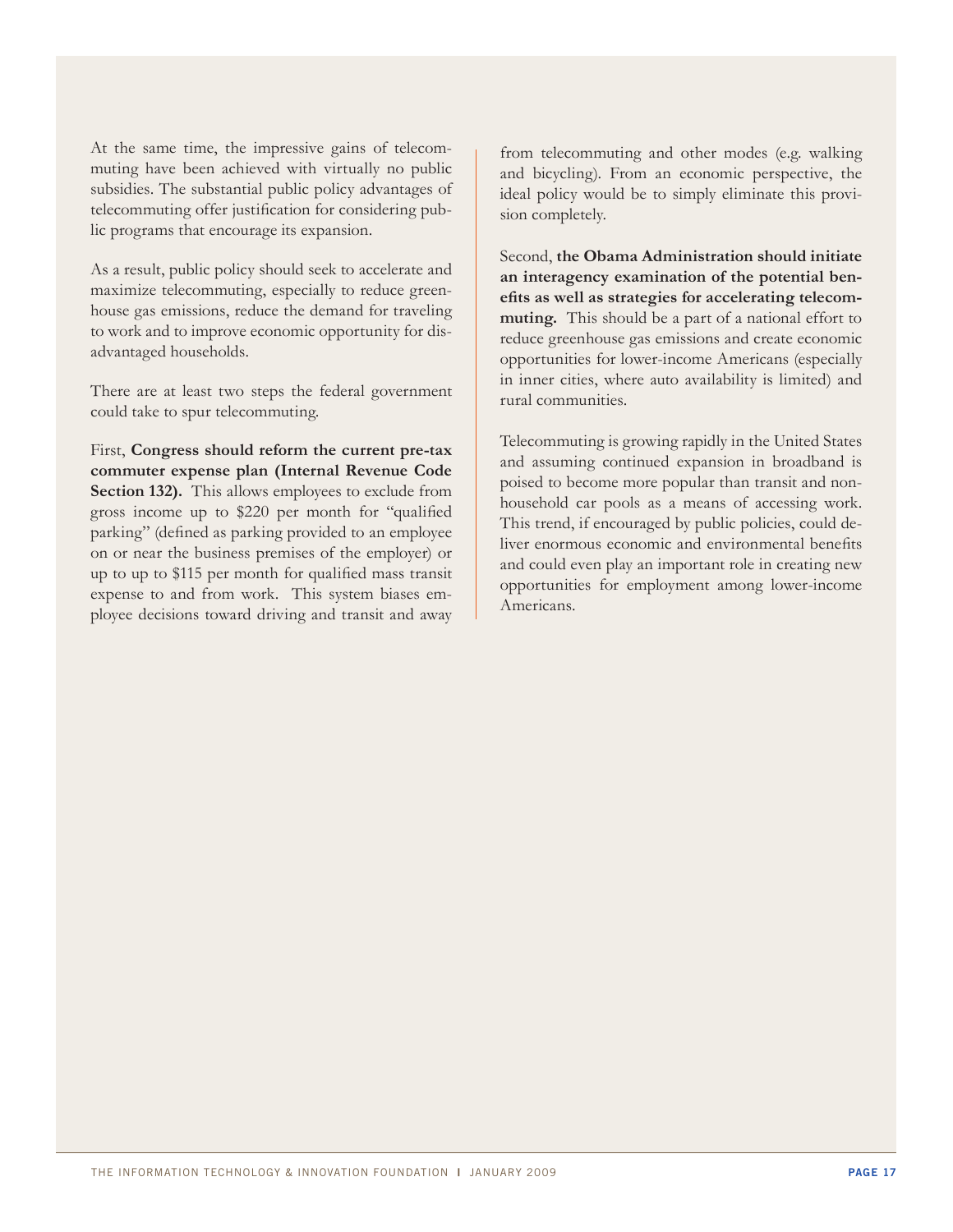## **Endnotes**

- 1. The U.S. Bureau of the Census collects data on work trip modes, including "work at home." For simplicity, this report uses "work at home" and telecommuting interchangeably. Some working at home is not telecommuting. In 1980, before the personal computer and the Internet, there were about 2.2 million people working at home, a figure that had been declining since the first data, which was for 1960 (4.7 million). Since 1980, however, working at home has increased substantially. It is not known how many of the 5.4 million 2006 home workers were actually telecommuters. It seems reasonable to assume that virtually all of the growth in working at home since 1980 has been telecommuters (and perhaps more). As a result, telecommuting and working at home are used interchangeably in this report.
- 2. Except as otherwise noted, "telecommuting" as used in this report does not include telework centers, principally because there is little, if any data on telework centers.
- 3. Robert D. Atkinson, "Framing a National Broadband Policy," *Commlaw Conspectus* 16.1 (2007): 145-177 <commlaw.cua.edu/ abstracts/16\_1.cfm>.
- 4. As used in this report, "commute" and "commuting" refers to trips to and from work and "commuter" refers to a worker (employee or self-employed).
- 5. U.S. Census Bureau, "Census Bureau Releases Information on Home Workers," released on October 20, 2004 <www. census.gov/Press-Release/www/releases/archives/census\_2000/002966.html> (accessed November 13, 2008).
- 6. American Community Survey (ACS), U.S. Census Bureau, "American Community Survey, 2003 Multi-Year Profile" <www. census.gov/acs/www/Products/Profiles/Chg/2003/ACS/Tabular/010/01000US3.htm> (accessed November 13, 2008).
- 7. U.S. Census Bureau, "Selected Economic Characteristics: 2005" <factfinder.census.gov/servlet/ADPTable?\_bm=y& geo\_id=01000US&-qr\_name=ACS\_2005\_EST\_G00\_DP3&-ds\_name=ACS\_2005\_EST\_G00\_&-\_lang=en&-\_sse=on> (accessed November 13, 2008).
- 8. As used in this report, the terms commute and commuter refer to people traveling to and from work.
- 9. Rockbridge Associates, Inc., "National Technology Readiness Survey" <www.rockresearch.com> (accessed November 13, 2008).
- 10. Margaret Walls and Elena Safirova, "A Review of the Literature on Telecommuting and Its Implications for Vehicle Travel and Emissions," Resources for the Future: Washington, D.C., December 2004 <www.rff.org/Documents/RFF-DP-04-44. pdf> (accessed November 13, 2008).
- 11. Ibid., 19.
- 12. An exception is walking, which has very little potential for commuting growth.
- 13. It is assumed that per capita annual travel would remain at 2006 levels. While per capita travel had increased through the 1990s, the rate of increase has slowed considerably during the 2000s, principally due to the increase in gasoline prices. In fact, between 2004 and 2007, per capita travel declined 1.3 percent.
- 14. Calculated using fuel economy factors from the United States Department of Energy, Energy Information Administration, *Annual Energy Outlook: 2008*.
- 15. Terry Barker, Igor Bashmakov, et al., "Mitigation from a cross-sectoral perspective,"*Climate Change 2007 : Mitigation of Climate Change, Working Group III Contribution to the Fourth Assessment Report of the Intergovernmental Panel on Climate Change*, (Cambridge, MA : Cambridge University Press, November 2007) : 621 <www.ipcc.ch/pdf/assessment-report/ar4/wg3/ ar4-wg3-chapter11.pdf>.
- 16. Statistics cited in "A Smarter Shade of Green," Technology CEO Council: Washington, D.C., February 2008: 19 <www. techceocouncil.org/images/stories/pdfs/TCCsmartgreen2-1.pdf>.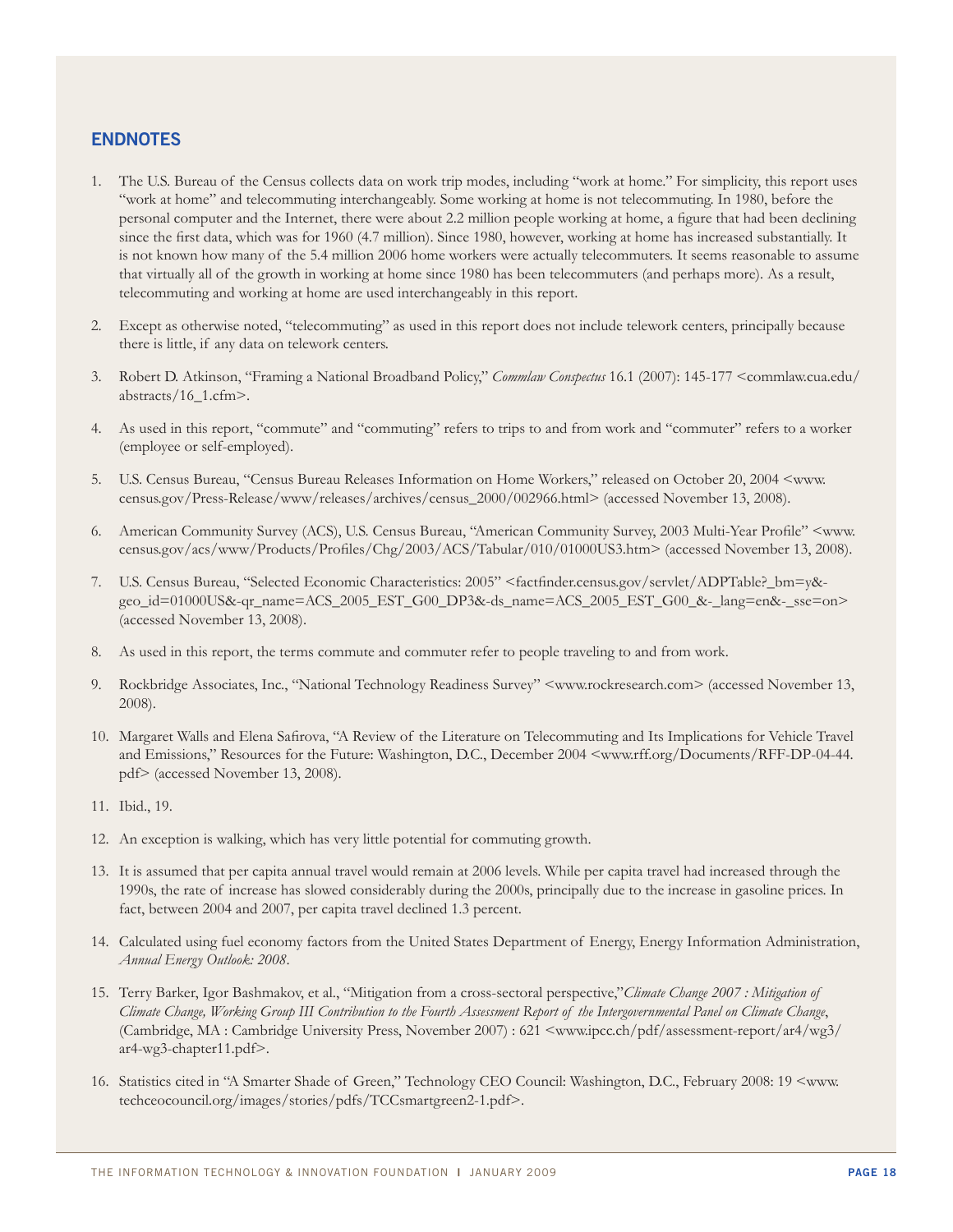- 17. Calculated from U.S. Department of Energy, "Energy Information Administration data for 2008 (cars and SUVs)." See also: <www.bts.gov/publications/transportation\_statistics\_annual\_report/2003/html/chapter\_02/greenhouse\_gas\_ emissions.html>.
- 18. For a review of telework productivity literature, see Ralph D. Westfall, "Does Telecommuting Really Increase Productivity?" *Communications of the ACM* 47(8) (August 2004).
- 19. Brad Allenby and Joseph Roitz, "Implementing the Knowledge Economy: The Theory and Practice of Telework," Batten Institute Working Paper, 2003 <www.telcoa.org/id146.htm>. See also Edward E. Potter, "Telecommuting: The Future of Work, Corporate Culture, and American Society." *Journal of Labor Research* 24.1 (Winter 2003): 73-84.
- 20. Brad Allenby and Joseph Roitz, op.cit.
- 21. Wylie Wong, "Bringing the Office Home," *StateTechMag.com*, (October/November 2008): 28-31.
- 22. Joseph P. Fuhr Jr. and Stephan B. Pociask, "Broadband Services: Economic and Environmental Benefits," The American Consumer Institute: Washington, D.C., October 31, 2007 <www.internetinnovation.org/Portals/0/Documents/Final\_ Green\_Benefits.pdf>.
- 23. Ibid.
- 24. Craig Donaldson, "Sun's Flexible Business Benefits," *Human Resources Magazine* (November 10, 2007) <www. humanresourcesmagazine.com.au/articles/A8/0C051DA8.asp?Type=60&Category=1223>.
- 25. Fuhr and Pociask, op. cit., 26.
- 26. Nathan W. Moon, "Private Sector Telework and Its Implications for Economic Development: Results of a Case Survey and Policy Assessment," Georgia Institute of Technology: Atlanta, GA, August 10, 2007 <www.cherry.gatech.edu/stip/ intern-2007/Telecommuting-STIP-Internship-2007-Report.pdf>.
- 27. Ted Balaker, "The Quiet Success: Telecommuting's Impact on Transportation and Beyond," The Reason Foundation: Los Angeles, CA, November 2005 <www.reason.org/ps338.pdf>.
- 28. Remy Prud'homme and Chang-Woon Lee, "Size, Sprawl, Speed, and the Efficiency of Cities," Urban Studies 36(11) (October 1000): 1849-1858.
- 29. Center for Economics and Business Research, Ltd and Observatoire de l'Economie et des Instiutuions Locales University of Paris XII, 1997, *Two Great Cities: A Comparison of the Economics of London and Paris*.
- 30. Wendell Cox, "Public Transport Performance Indicators: Implications for Emerging Urban Areas," presentation to the CODATU X Congress, Bucharest, Romania, May 2004, <www.publicpurpose.com/c11-icators.pdf>.
- 31. Economic Development Research Group, "The Cost of Congestion to the Economy of the Portland Region," 2005 <www.edrgroup.com/images/stories/Transportation/trade\_trans\_studies\_cocreport1128final.pdf>.
- 32. Delcan Corporation and Economic Development Research Group, "Economic Impact Analysis of Investment in a Major Commercial Transportation System for the Greater Vancouver Region," July 2003 < http://www.gvgc.ca/pdf/SW1040\_ FinalReport\_Revised2.pdf >.
- 33. Robert D. Atkinson and Andrew S. McKay, *Digital Prosperity: Understanding the Economic Benefits of the Information Technology Revolution* (Washington, D.C.: Information Technology and Innovation Foundation, March 2007) <www.itif.org/files/ digital\_prosperity.pdf>.
- 34. Robert D. Atkinson and Daniel D. Castor, *Digital Quality of Life: Understanding the Personal & Social Benefits of the Information Technology Revolution* (Washington, D.C.: Information Technology and Innovation Foundation, October 2008) <www.itif. org/files/DQOL.pdf>.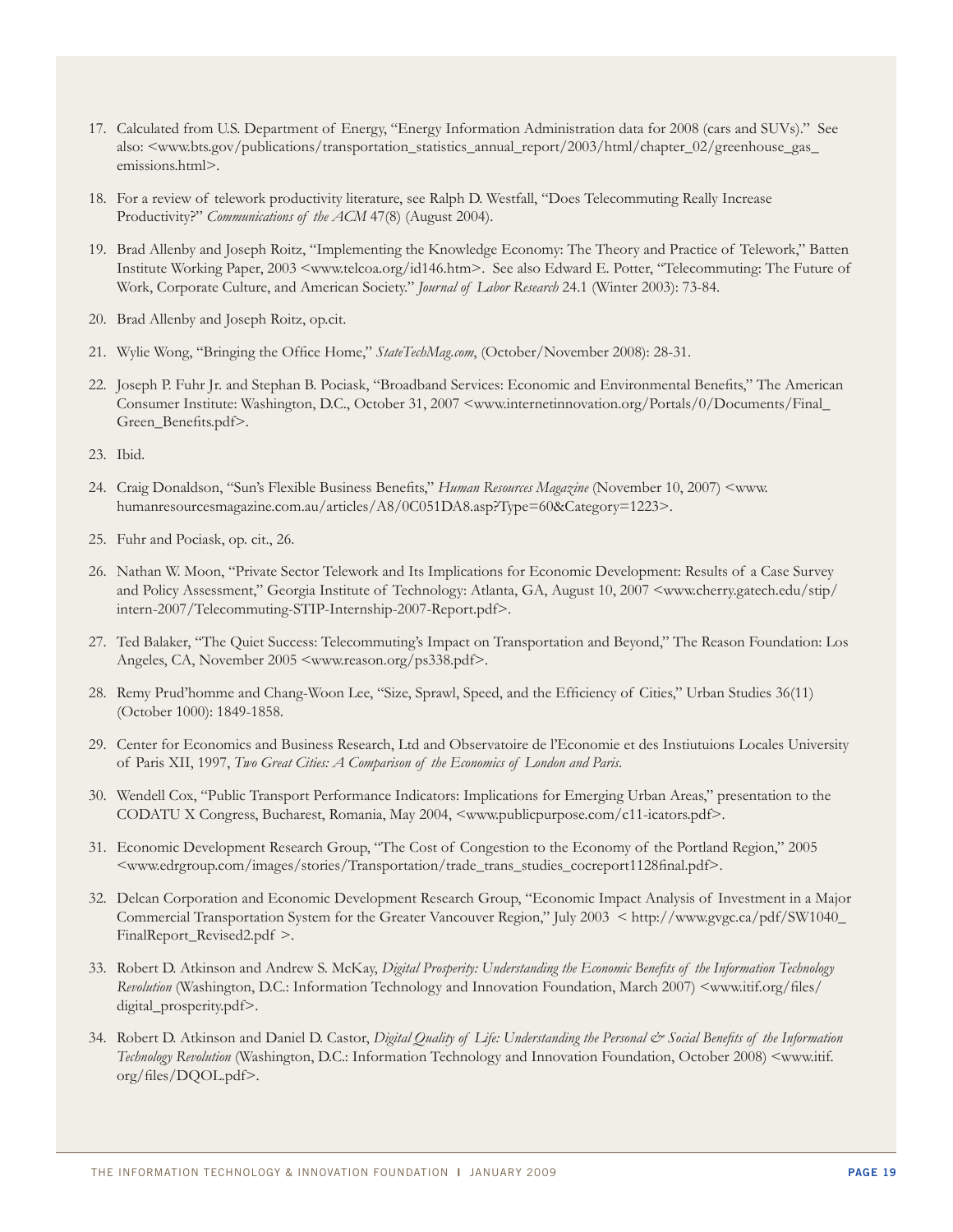35. See Ted Balaker, op. cit.

- 36. Steven Raphael and Michael Stoll, "Can Boosting Minority Car-Ownership Rates Narrow Inter-Racial Employment Gaps?" National Science Foundation: Arlington, VA, June 2000 <www.russellsage.org/publications/workingpapers/Can%20 Boosting%20Minority%20Car-Ownership%20Rates%20Narrow%20Inter-Racial%20Employment%20Gaps/document>.
- 37. Evelyn Blumenberg and Margy Waller, "The Long Journey to Work: A Federal Transportation Policy for Working Families," Center for Urban and Metropolitan Policy, Brookings Institution: Washington, D.C., July 2003: 2 <www. brookings.edu/~/media/Files/rc/reports/2003/07transportation\_waller/20030801\_Waller.pdf>.
- 38. Margy Waller and Mark Alan Hughes, "Working Far from Home: Transportation and Welfare Reform in the Ten Big States," Progressive Policy Institute: Washington, D.C., August 1, 1999. See also Anne Kim, "Why People Need Affordable Cars," *Blueprint Magazine* (January/February 2003) <www.ndol.org/ndol\_ci.cfm?contentid=251220&kaid=114&subi  $d=143$ .
- 39. Anne Kates Smith, "Trading Suites for Sweats as Fuel Costs Spur Telecommuting," *The Washington Post*, October 12, 2008 <www.washingtonpost.com/wp-dyn/content/article/2008/10/11/AR2008101100152.html> (accessed November 13, 2008).
- 40. Atkinson and McKay, op.cit.
- 41. Based upon data from: Rockbridge Associates, Inc., "2005/2006 National Technology Readiness Survey: Summary Report," June 2006 <rockresearch.com/NTRS\_2006%20report%206%2020%2006.pdf>. Total of commuters who have the option to telecommute but do not and commuters who do not have the option but telecommuting would be feasible.
- 42. John B. Horrigan, "Home Broadband Adoption 2008: Adoption stalls for low-income Americans even as many broadband users opt for premium services that give them more speed," Pew Internet & American Life Project: Washington, D.C., July 2008 <www.pewinternet.org/pdfs/PIP\_Broadband\_2008.pdf>.
- 43. Julie A. Hedlund before the Committee on Appropriations Agriculture Subcommittee, "The Importance of National Policies to Connect Rural America to Broadband," statement before the Committee on Appropriations Agriculture Subcommittee, U.S. House of Representatives, October 23, 2007 <www.itif.org/index.php?id=100>.
- 44. In 2007, Congressman Chris Shays (R-CT) introduced The Telecommuter Tax Fairness Act (H.R. 1360) to address this issue, and Senator Chris Dodd (D-CT) introduced similar legislation (S.785).
- 45. Commuting market share data is from the U.S. Bureau of the Census, Decennial Census Data and American Community Survey, 2006.
- 46. Modes attracting 2.5 percent or more of work trips.
- 47. Calculated from *Highway Statistics: 2006* (Federal Highway Administration). These figure are an approximation, since highways are also used by trucks and no current, definitive research is available that allocates highway costs to commercial, personal or work travel.
- 48. Estimated from U.S. Department of Transportation and U.S. Department of Energy data. Assumes city traffic for passenger cars and includes upstream lifecycle emissions. Greenhouse gas emissions for sport utility vehicles estimated at 618 grams per passenger mile. Also see <www.volkswagen.co.uk/volkswagen-world/futures/1-litre-car> and <www. volkswagen.de/vwcms\_publish/vwcms/master\_public/virtualmaster/de3/unternehmen/mobilitaet\_und\_nachhaltigkeit/ technik\_\_\_innovation/Forschung/1\_Liter\_Auto.html>.
- 49. It is estimated that approximately 80 percent of two-person car pools are composed of household members. Alan E. Pisarski, "Commuting in America III," Transportation Research Board: Washington, D.C., October 2006) <www.trb.org/ CIAIII>.
- 50. There have been some substantial successes, however, such as the El Monte busway-carpool lanes along I-10 in the Los Angeles area and the Shirley highway carpool lanes along I-395 and I-95 in the Washington, DC area.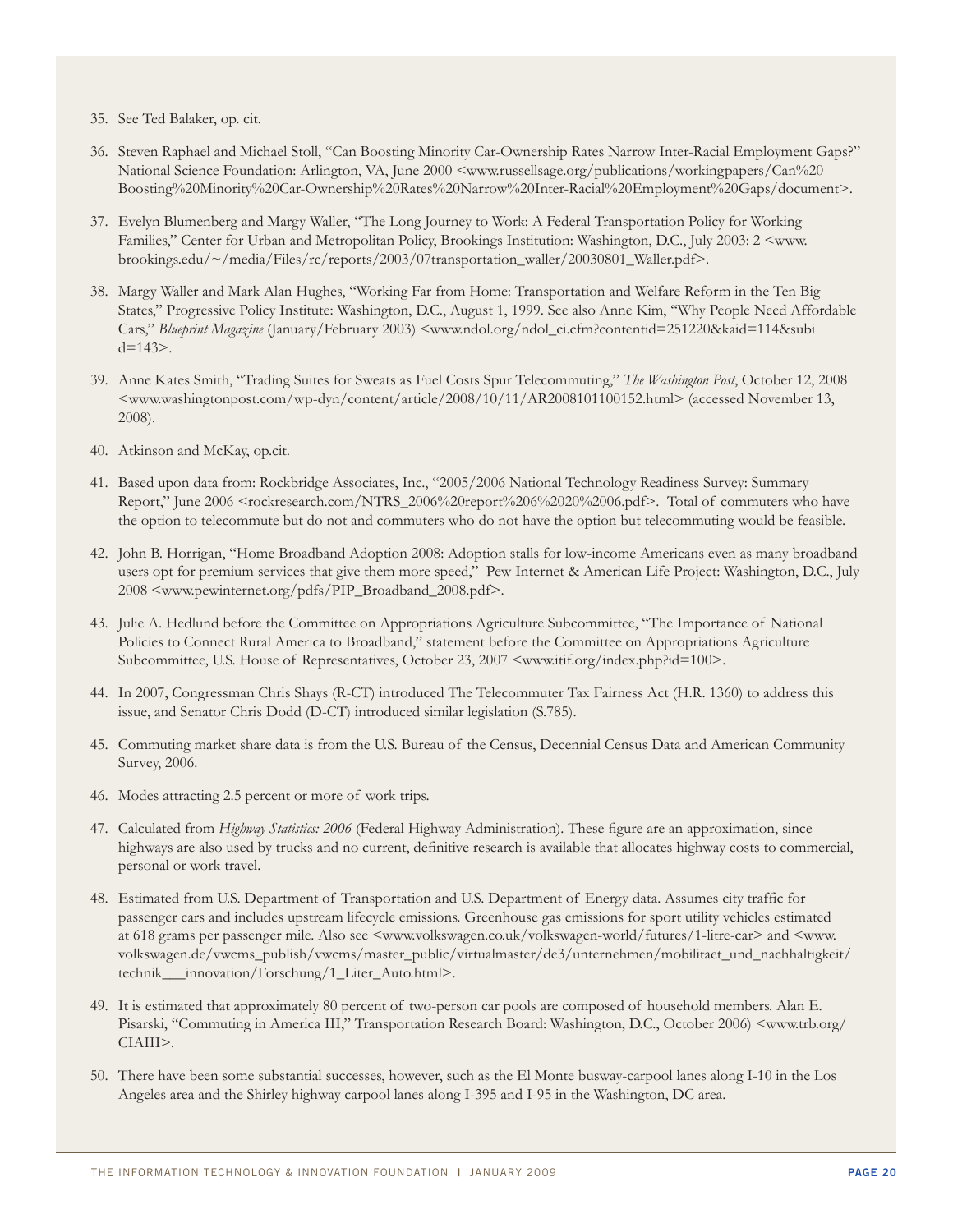- 51. Pisarski, op. cit.
- 52. Based upon average car pool size of 2.22, estimated from U.S. Bureau of the Census, American Community Survey, 2005.
- 53. Estimated from U.S. Department of Transportation and U.S. Department of Energy data. Assumes city traffic for passenger cars and includes upstream lifecycle emissions. Greenhouse gas emissions for sport utility vehicles estimated at 618 grams per passenger mile.
- 54. Calculated from U.S. Bureau of the Census, "Demographia: United States Central Business Districts (Downtowns)," Census Transportation Planning Package, 2000 <www.demographia.com/db-cbd2000.pdf>.
- 55. Calculated from U.S. Bureau of the Census, "U.S. Metropolitan Areas with Largest Central Business Districts: Income by Mode," Census Transportation Planning Package, 1990 <www.publicpurpose.com/ut-25cbd\$.htm>.
- 56. Calculated from U.S. Bureau of the Census governments and National Transit Database information. Subsidies include user fees from personal vehicle petroleum sales.
- 57. This is principally the result of two factors—a very large central business district and very high population density, both of which contribute substantially to mass transit demand. New York's central business district (south of 59th Street) has approximately 1,750,000 jobs, more than three times that of the second largest central business district, Chicago's Loop. New York's central business district is the second largest in the world, following Tokyo's Yamanote Loop. The second factor is the exceedingly high population density of the four largest boroughs of New York (Manhattan, the Bronx, Brooklyn and Queens). There are few areas of the world with more people in such a small area (such as Mumbai, Jakarta, Metro Manila and Tokyo's 23 wards). Only one other U.S. central city has more than one-half New York's population density (San Francisco), but has less than 1/10th the population.
- 58. Calculated from U.S. Department of Transportation and U.S. Department of Energy data, "Greenhouse Gas Emissions per Passenger Mile: Public Transport & Personal Mobility: USA: 2005," <www.demographia.com/db-ghg-carstr. pdf>. Includes power generation, transmission and petroleum refining. Excludes stations, maintenance facilities and administrative facilities.
- 59. Telework centers are not considered here. Telework centers could be accessed by any mode of work trip travel, such as driving alone, car pool, mass transit or walking. It is expected that commuting to telework centers would involve shorter trips than commuting to principal business locations.
- 60. This is based upon an assumption that the share of car pools that comprise non-household members is similar across the nation.
- 61. Las Vegas has an unusually large number of service jobs that require a physical presence, especially on the Las Vegas Strip and other locations with hotels and gaming establishments.
- 62. Excludes natural growth (births minus deaths) and net international migration.
- 63. Calculated from U.S. Bureau of the Census data <www.demographia.com/db-intmigra-msa.pdf> and from "3rd Annual Demographia International Housing Affordability Survey: 2007 Ratings for Major Urban Markets," Data for 3rd Quarter 2006 <www.demographia.com/dhi2007.pdf>.
- 64. Analysis of U.S. Bureau of the Census domestic migration data (2000-2006).